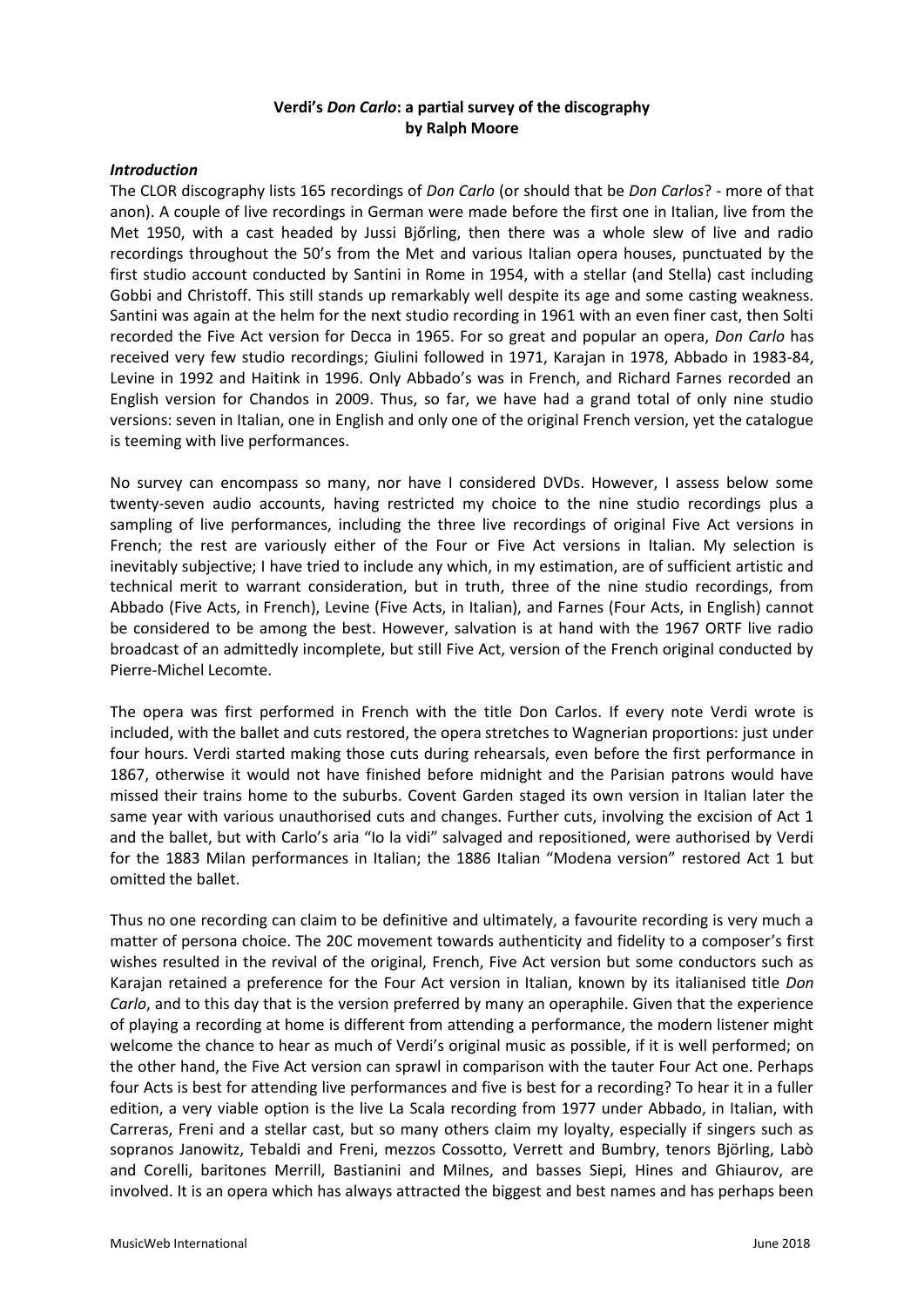most challenging to sopranos. Recordings are often decidedly stronger on the staff, rather than the distaff, side; the demands of tessitura, range and flexibility made on Elisabetta and Eboli are truly fearsome.

My own attachment to the opera, in whatever form, is based on my conviction that it is Verdi's most "adult" work: dark, complex and psychologically acute; I rank it alongside Otello and Falstaff as one of Verdi's greatest operatic masterpieces. As with Schiller's play, which provided basis for the libretto, it has little to do with historical fact but presents an enthralling depiction of personal turmoil set against a background of political conflict, and contains some if his most striking and memorable music. The plot is largely free of absurdities, unless you balk at the surreal ending when a mysterious monk, who appears to be the shade of the deceased Carlo Quinto, rescues his grandson Carlo from King Philip's wrath by pulling him back into the safety of the cloister. There never has been, and now never will be, a perfect recording, but several are supremely satisfying.

# *The Recordings*

# **Fritz Stiedry (live 1950, Myto/ West Hill Radio Archive: Four Acts, in Italian)**

Jussi Björling, Delia Rigal, Fedora Barbieri, Robert Merrill, Cesare Siepi, Jerome Hines, Luben Vichey. Metropolitan Opera Chorus and Orchestra

This live Metropolitan set has been circulating in various guises ever since the performance on 11th November 1950. Its manifestation on Myto is in dim but listenable sound; the West Hill Radio Archive version is better. The voices are mostly to the fore and Stiedry's unobtrusive, rhythmically steady direction permits a direct, unfussy performance to unfold - but be warned: on Myto, the side break allowing this to fit on two CD's comes right in the middle of the Auto-da-fé scene in Act 2, requiring a clumsy fade-out. Furthermore, this is a cut Four Act version and thus valuable primarily for its historical significance and for having brought together four of the finest male voices of the era.

The contrast between Delia Rigal's matronly, wobbly Elisabetta - she really does sound like Carlo's mother, which is wholly inappropriate - and Bjőrling's impassioned, finely focused Carlo makes one regret all the more that finer female voices were not in the cast of this important production, which opened the season. If you have never before heard of Delia Rigal, her plodding, poetry-free account of "Non pianger, mia compagna" and the tepid applause it arouses will give you a clue why; I am afraid that she was not a front-rank artist (what a shame that Eleanor Steber and Blanche Thebom or Giulietta Simionato were not singing that November evening). Fedora Barbieri was, and she manages some imposing moments, but as she lumbers through Eboli's first aria you wonder what possessed her frequently to undertake a role to whose technical demands she was manifestly unsuited: it requires a fleet mezzo who, as well as having a dark contralto sound, can negotiate hairpin bends just the way she can't. Vocal balm and welcome relief comes with the rich tones of both Robert Merrill, who once more displays his beautiful bronze tone and perfect legato - but, unforgivably, his showpiece, "Per me giunto" is cut - and the sonorous young Cesare Siepi, who assumes the role of King Philip as if he had been singing it for a lifetime; it is barely inferior in pathos and vocal beauty to, for example, his 1972 live Metropolitan performance over twenty years later. As if the presence of those three were not enough, we also get to hear the rotund bass of the great Jerome Hines as Il Grande Inquisitor. Björling is in its finest voice, with clarion top-notes and great energy, such that, contrary to some performances where he merely (!) stands and sings, he really inhabits the part. One or two doubtful moments of intonation apart, forgivable in a live performance, this was clearly one of his finest evenings - and although his voice was never huge, it seems to come across the footlights without any difficulty. Finally, it is only fair, in order to redress the balance regarding the comparative inadequacy of the women's voices, to mention Rigal's lovely, floated top C in the concluding duet "Ma lassù" and Lucine Amara's ethereal voce dal cielo; she was one of Bing's favourite and most dependable artists.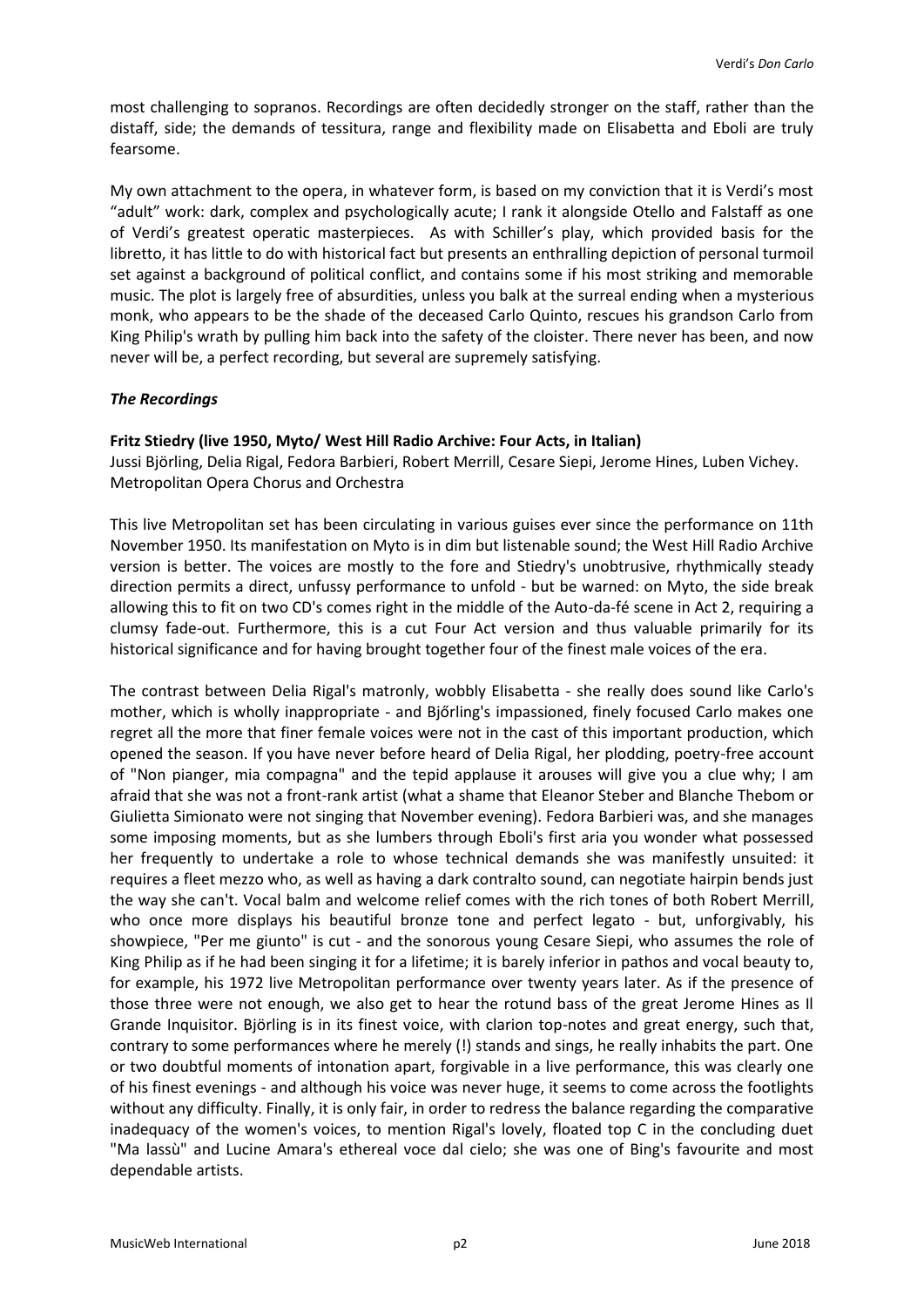This cannot be a first choice set for this inexhaustibly subtle and moving opera but you might well want it as a supplement or a record of four great, favourite male voices in the production with which Rudolf Bing opened his tenure as manager of the Metropolitan Opera.

### **Fernando Previtali (live radio broadcast 1951, Cetra: Four Acts, in Italian)**

Mirto Picchi, Maria Caniglia, Ebe Stignani, Paolo Silveri, Nicola Rossi-Lemeni, Giulio Neri, Albino Gaggi.

Orchestra Sinfonica e Coro di Roma della RAI

In decent mono sound and featuring a notable cast, this *Don Carlo* holds considerable interest for fans both of this opera and the singers in question. I cannot agree with some previous reviewers that it surpasses the more celebrated 1954 recording with Gobbi and Christoff, especially as both Caniglia and Stignani, great artists both in their time, are past their prime despite being only in their midforties, but Previtali's conducting is more energised and idiomatic than Santini's and the two big bass roles are taken by impressive singers, with the incomparable Neri as a black-voiced Grande Inquisitore and Rossi-Lemeni far steadier and more imposing than was sometimes the case - even if he hasn't Christoff's vocal personality and presence.

Mirto Picchi had an important career, singing frequently with Callas and Gencer. His tenor is hard and somewhat "bottled", with something of a tremolo in his production, but he had considerable stamina, power and volume. Paolo Silveri was always a reliable, if routine, baritone with the right, if slightly cloudy, Italianate sound and good dramatic instincts. Graziella Sciutti makes a charming impression in the small role of the page Tebaldo and a singer unknown to me, Albino Gaggi, is firm and sonorous as the Monk - a part too often under-cast. Sciutti doubles as the Heavenly Voice and the Lerma, Manfredi Ponz de Leon, is also an excellent Herald; this is a performance cast in depth.

There are a few bloopers and wrong entries from the Rome orchestra and Caniglia, for all that she still has power both up top and in her lower register, no longer has the smooth line and legato required for Elisabeth. Stignani sounds too mature but she's still a class act; her "O don fatale" is terrific.

This is the cut, Four Act version, of course; no-one was doing the Five Act version in 1951. Those who do not relish the Wagnerian proportions of the full score and prefer the compactness of the revised reduction, will be content. There is a little audience coughing in this radio broadcast but also much good, old-fashioned singing and, as I never tire of observing, if such a cast could be assembled today, we would count ourselves more than grateful.

# **Fritz Stiedry (live 1952, Walhall: Four Acts, in Italian)**

Richard Tucker, Delia Rigal, Fedora Barbieri, Paolo Silveri, Jerome Hines, Hans Hotter, Luben Vichey. Metropolitan Opera Chorus and Orchestra

Delia Rigal is an artist transformed in this 1952 live performance compared with her disappointing outing in the 1950 production debut. Her tone is still a little matronly but she is so much firmer and fuller toned as Elisabetta and worthy of her cast-mates, whereas two years earlier both she and Barbieri were outshone by Bjőrling, Merrill, Siepi and Hines. Hines is here promoted to Filippo and fully justifies that promotion, already sounding fully immersed in the role despite the youthfulness of his tone. Barbieri, too, is a singer inspired, dealing very much better with the pyrotechnics of Eboli's first aria which essentially defeated her in 1950. She revels in the high drama of "O don fatale" which suits her vocal profile more comfortably; her top notes sound free if a tad flat and of course her lower register is formidable.

Tucker is hardly a poor substitute for Bjőrling; he is in finest voice, ringing, plangent and mostly devoid of irritating mannerisms such as the glottal catch which later sometimes intruded into his line.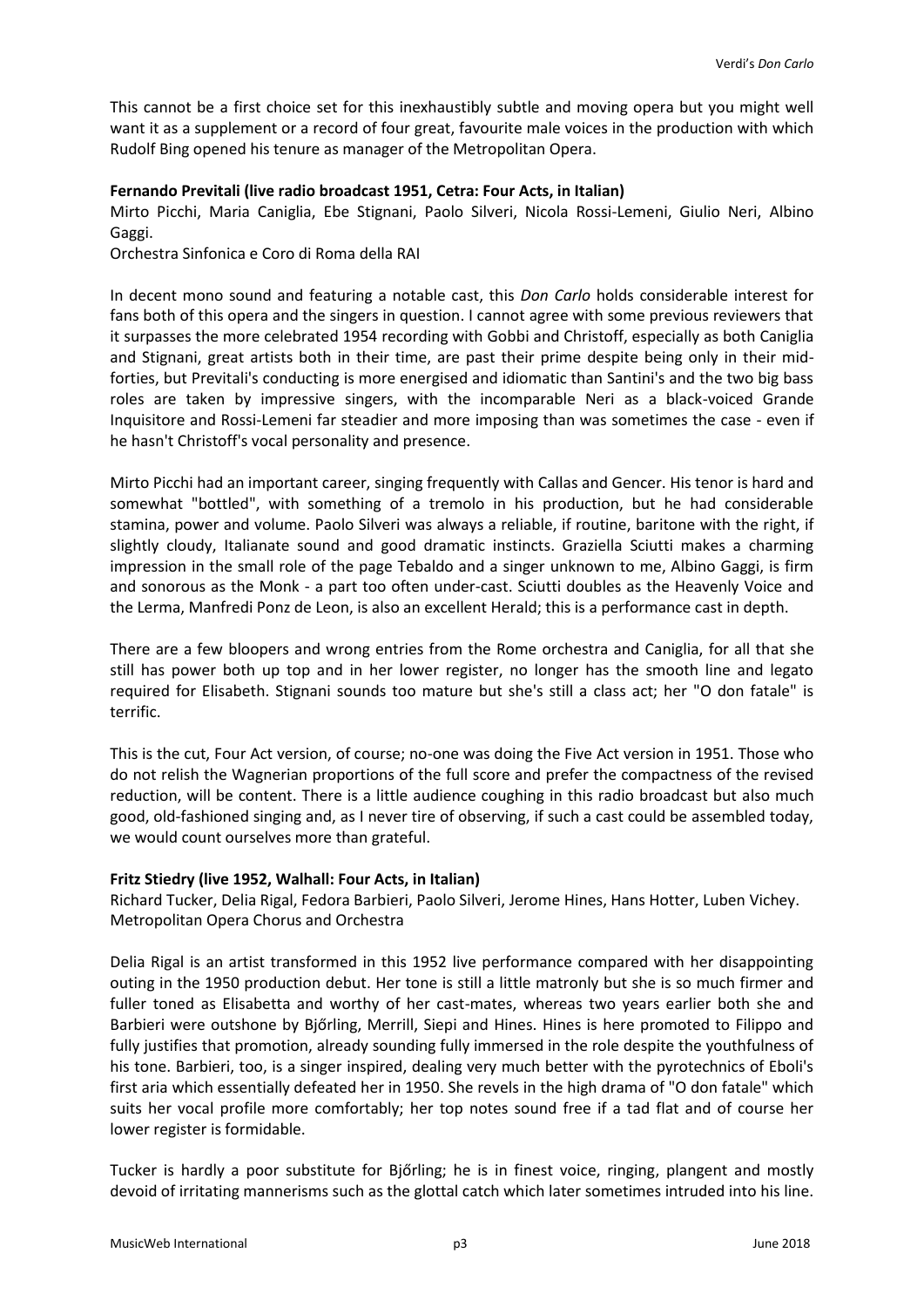Paolo Silveri might not be a baritone with the star profile of Gobbi or Bastianini, and it is true that he does not have their bite or presence but his is a light, flexible, very agreeable sound with a lovely legato, which blends well with his co-singers and always fall gratefully on the ear. The supporting cast is fine and there is an unexpected and unusual bonus in the presence of Hans Hotter as the Grand Inquisitor, his big, grave, sepulchral voice suiting the role very well.

Stiedry's conducting is rather staid but not damagingly so and the mono sound, while afflicted with some hiss, buzz and crackle, is nonetheless acceptable to listeners inured to the trials of historical recordings. What a treat it must have been to take such casts for granted.

### **Gabriele Santini (studio 1954, Naxos/EMI/Regis/Documents: Four Acts, in Italian)**

Mario Filippeschi, Antonietta Stella, Elena Nicolai, Tito Gobbi, Boris Christoff, Giulio Neri, Plinio Clabassi.

Rome Opera Chorus; Teatro dell'Opera di Roma Orchestra

Let me say straight away that I prefer to this by a considerable margin the recording also conducted by Santini, with the same Elisabetta and Filippo and recorded for DG seven years later; that has stereo sound, is more complete, being the Five Act version, and has better co-stars for Stella and Christoff. However, this venerable old recording still has claims on our attention for the contributions of those two great artists plus Gobbi. It really has a lot going for it despite being in peaky, sonically compromised mono; it was the first Four Act studio recording and is available at very low cost on several budget labels.

Santini is a conductor who knows what he's doing, even if I often find him too leisurely compared with his later account; he takes the Saracen Song at a plod, so it lacks sensuousness – but perhaps he is accommodating his less than agile Eboli. We first hear Pino Clabassi as a grave, sonorous, if slightly cloudy-voiced Monk; next is tenor Filippeschi, who is less grateful on the ear, being loud, rather clumsy and lachrymose- but he has all the notes. Gobbi is of course patrician, that fast vibrato and constant illumination of text so pleasing, even if his top is always a bit forced. Elena Nicolai is more than competent with a large sound but without the ease and elegance we ideally hear in the seductress Eboli. (Incidentally, her Tebaldo is Mrs Corelli!) She is impassioned and convincing in "O don fatale" if a bit matronly. I have always thought Antonietta Stella under-rated but she had the misfortune to be the exact coeval of greater soprano colleagues and her career, like that of Anita Cerquetti, was relatively short - barely ten years of prominence and no major recordings after the superb "Andrea Chénier" in 1963. She has an oddly appealing, husky timbre and phrases beautifully but is somehow not very memorable. The contrast between her subtlety and Filippeschi's attempts to soften his blare in the lovely final duet is almost comical but he just about manages it. Christoff gives us his famous tortured King, his mezza-voce singing heart-rending and his reserves of power all the more striking when he lets go at the end of his long aria on "Amor per me non ha", then collapses once more.

So this is not the best recording but certainly one which commands respect and enshrines two major performances. Filippeschi is perhaps the weakest link, but he does not compromise the whole so badly; we'd be glad to hear him on stage today.

#### **Antonino Votto (live 1956, Myto/Melodram: Four Acts, in Italian)**

Angelo Loforese, Anita Cerquetti, Fedora Barbieri, Ettore Bastianini, Cesare Siepi, Giulio Neri, Paolo Washington.

Orchestra and Chorus Maggio Musicale Fiorentino

This comes in listenable but indifferent, distant mono sound. Votto was a dependable conductor, usually more exciting in the theatre than in the studio and often with Maria Callas in both. The appreciative audience is vociferous and intrusive, often breaking into the music with applause.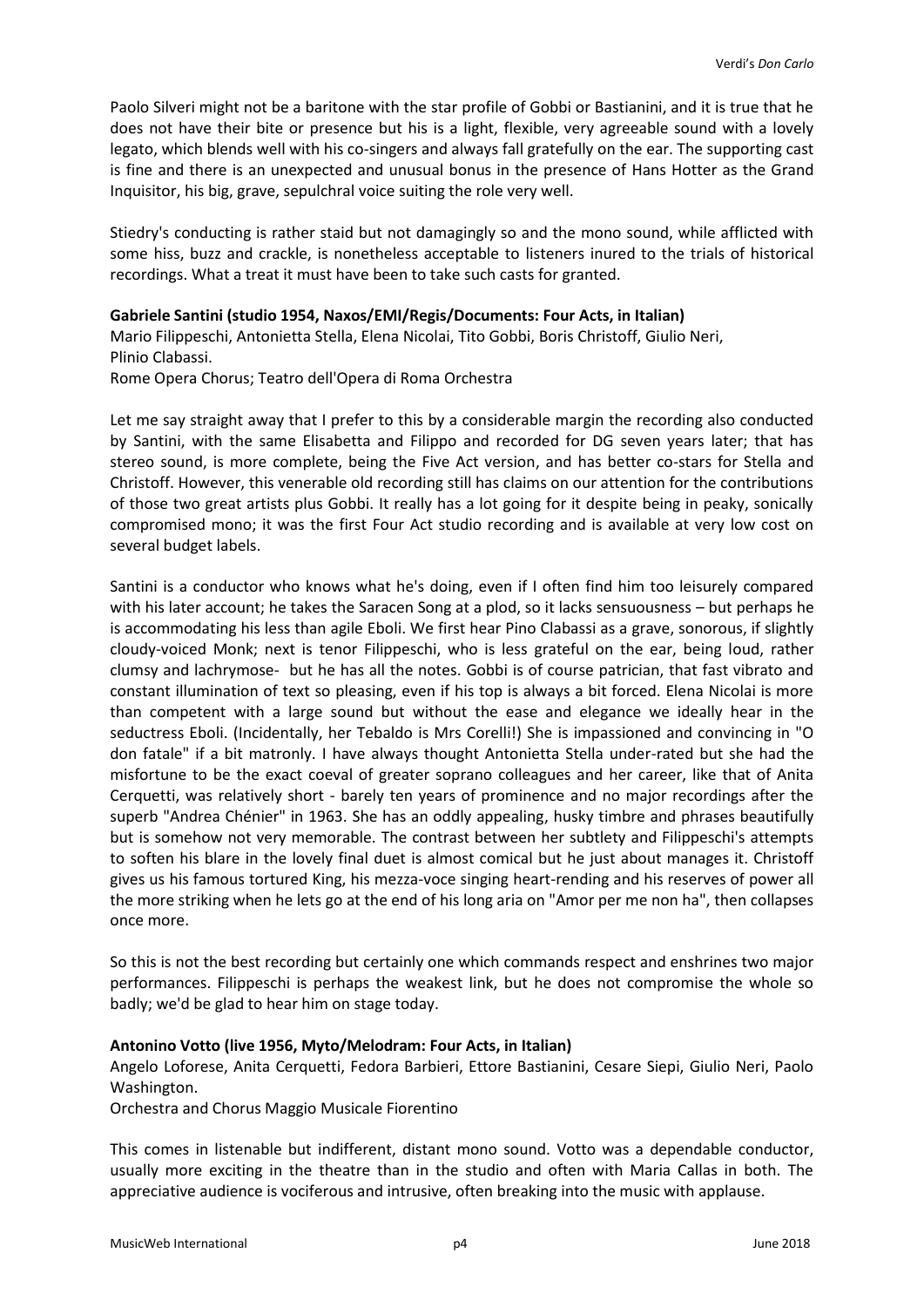The main attraction here, despite the quality of her co-singers, is the chance to hear that estimable artist Anita Cerquetti in a major role, especially given that her active career lasted a brief ten years – but she is also partnered by a cast of extraordinary quality. The name Angelo Loforese might be unfamiliar even to seasoned opera-buffs; he was essentially a good second-rank tenor with a strong middle and lower range which strongly reminds me of Franco Bonisolli, but with "whiter" high notes which were easy and secure but piercing. He is yet with us as I write at the ripe old age of 98, still specialising in demonstrating how his top E flat is intact! He has all the notes but lacks individuality. As in the Metropolitan recording, Barbieri is large of voice, but cumbersome and inaccurate in the Veil Song, avoiding top notes, sometimes going flat and often sounding more of a harridan than a seductress, Bastianini is the ideal heroic Verdi baritone with his fast vibrato, dark incisive tone and ringing top notes, and Siepi demonstrates why, before Ghiaurov and alongside Christoff, he was the supreme Filippe. He has the ideal adversary in aptly-named Neri's cavernous Grande Inquisitore. Cerquetti had a very large, rounded voice, which was even throughout its range, with a strong lower register and only occasionally shrill top notes; she really was the complete dramatic Verdi soprano. She is exquisite in the concluding duet, floating notes sweetly and Loforese does well to match her. This live recording is the only way to hear her Elisabetta and revel in her ample, ductile tone, so it's a pity that the sound is a bit woolly.

### **Carlo Maria Giulini (live, 1958, Myto/Royal Opera House Heritage Series: Five Acts, in Italian)**

Jon Vickers, Gré Brouwenstijn, Fedora Barbieri, Tito Gobbi, Boris Christoff, Michael Langdon, Antonio Zerbini.

Orchestra and Chorus of the Royal Opera House, Covent Garden

I have only the Myto issue of this historically momentous live recording in distant, murky, muddled mono but still listenable to any lover of this opera who brings a will and some tolerance to its audition. The official Covent Garden issue is by all accounts in improved sound but this will never be an aural treat.

It is of course cut and incomplete in comparison with the full Five Act versions that purists demand but it is nonetheless surprisingly full for so early a pioneering performance. We get a bit of the opening Fontainebleau scene and even though the insurrection scene is missing, most of the best music is present.

Chief glory is the sappy, youthful Carlo of Jon Vickers, smoother and lighter of voice than he was to become and offering a convincing and seductive combination of ease with the high tessitura and passion in his delivery. Brouwenstijn is good but occasionally unsteady and over-parted, lacking the amplitude of tone belonging to a real Verdi soprano. Unfortunately, she is denied the second verse in the aria where she plays her strongest suit, which is pathos, when she bids farewell to her companion. I don't understand all the talk in some previous reviews about Barbieri here singing Eboli too late in her career; she is only 38 here and the truth is she never had the flexibility and upward extension required for the part, although she attacks it with gusto and makes the most of the notes she can sing. Christoff is as authoritative, inward and impressive as expected. Tito Gobbi, while evincing his trademark technical deficiencies, simply lives the part of Rodrigo and sweeps the listener along by dint of his sincerity and intensity. Rouleau gives us a rough ride as the Monk/shade of Carlo Quinto, singing clumsily.

Thus, this is by no means the best cast you've ever heard but Giulini's dedicated conducting, hardly different from his 1970 studio recording but marginally more invigorated and less languid.

In truth, I think an understandable affection for this performance has inflated its objective worth. Gobbi and Christoff may be heard to advantage elsewhere in better recorded sound and several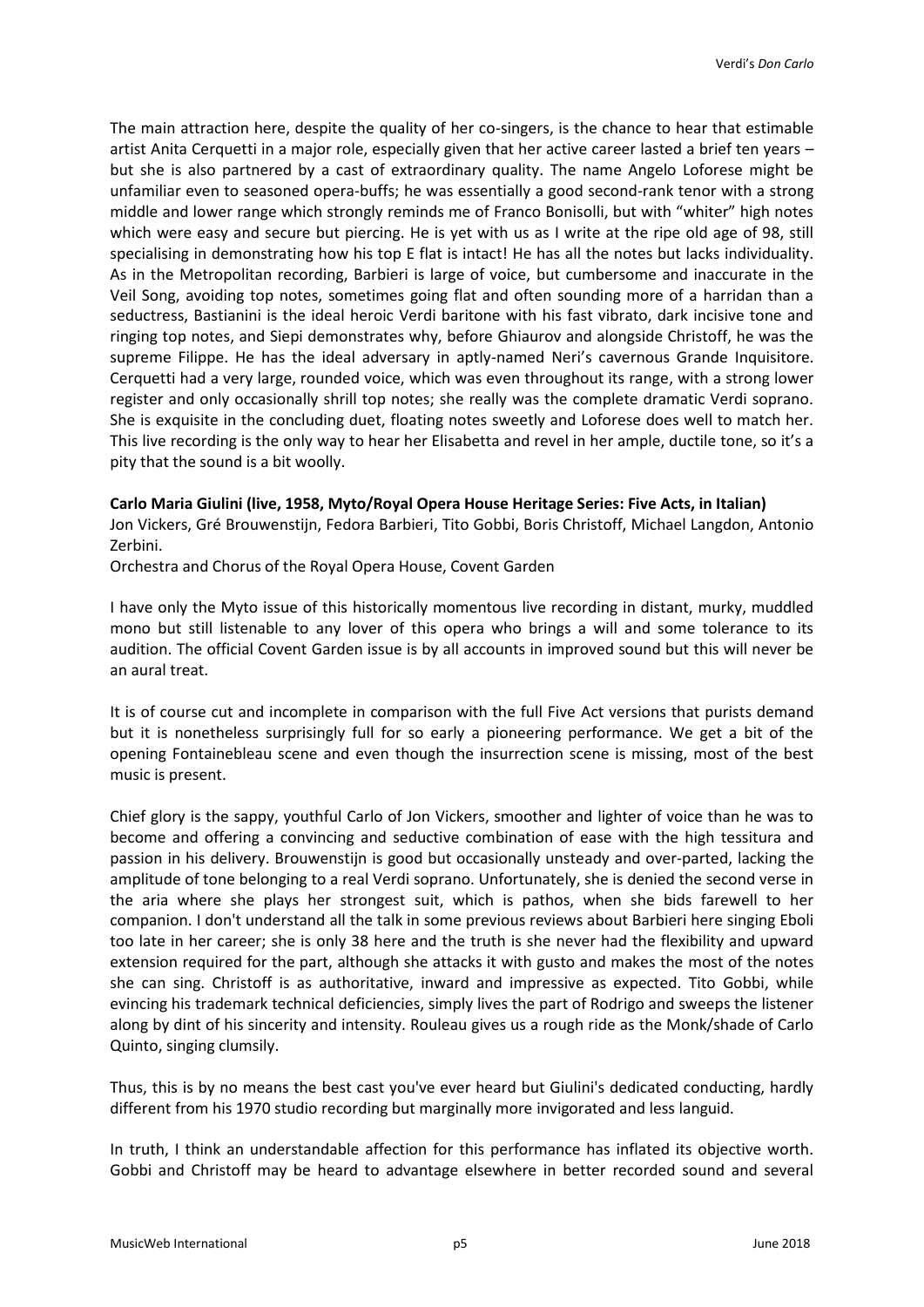recordings remain preferable to this one, but the true devotee will want to own it, primarily for Vickers' Don Carlo, which is something to hear again and again.

# **Herbert von Karajan (live 1958, DG: Four Acts, in Italian)**

Eugenio Fernandi, Sena Jurinac, Giulietta Simionato, Ettore Bastianini, Cesare Siepi, Marco Stefanoni, Nicola Zaccaria.

Chorus of the Wiener Staatsoper; Vienna Philharmonic Orchestra

For so old a live recording, this Salzburg Festspiel Dokumente set is very acceptable. The overall sound picture is good: clear, undistorted mono, but there is a bit of coughing and the voices are sometimes too recessed. Karajan brings out plenty of detail in the score but is rather low-key, and at times his tempi are oddly draggy; he is unusually anonymous here. It has a great cast: I find the littleknown Fernandi to be excellent; he was good enough to be cast alongside Callas in their recording of "Turandot". Bastianini and Siepi are superb, even if the former is a little cumbersome and lacking in nuance, and the latter has moments of rocky production - but both make such a magnificent noise. The ladies are distinguished - Jurinac is vibrant and pure, and Simionato is one of the few mezzos who can cope with the inordinate demands and range of the role of Eboli. Zaccaria makes a noble Monk. I still prefer the 1970 Vienna version with Corelli, Janowitz, Ghiaurov, Talvela and Verrett, conducted by Horst Stein - a fuller version than this production, which is heavily cut and thus contained on only two discs.

# **Fausto Cleva (live 1959, Walhall: Four Acts, in Italian)**

Giulio Gari, Leonie Rysanek, Blanche Thebom, Robert Merrill, Jerome Hines, Hermann Uhde, Louis Sgarro.

Metropolitan Opera Chorus and Orchestra

I admit to some disappointment with this 1959 live broadcast. This reservation is only relative, as this is a cast very much better than we could hear today; Jerome Hines and Blanche Thebom in particular reprise their regular Met roles marvellously. The sound is very good and Cleva's conducting very similar to Adler's.

However, Leonie Rysanek is not as suited to the role as Eleanor Steber, Hermann Uhde, as much as I love him in Wagner, does not sound to be in especially good voice and does not have the inky depth to his bass-baritone to impersonate the Grand Inquisitor with sufficient weight, and Giulio Gari who? - is simply not a major voice - although he is competent enough. He skips some high notes, cannot really soar like Corelli or Tucker, is rather cloudy and throttled of tone, tends to gulp and pant and is rhythmically all over the place, especially in his opening recitative and aria, "Io l'ho perduta". There is a tonal cloudiness, too, to Rysanek's soprano which contrasts unfavourably with the purity and clarity of Steber's ringing spinto soprano, and she occasionally defaults into mooning, swooning and sliding which can be irritating. On the credit side, the voice is very big and the top thrilling but she is so much better in Strauss and not really a Verdi soprano. The great joy here is Robert Merrill's firm, virile baritone and Louis Sgarro once again makes an imposing Monk.

As was so often the case at the Met in the 50's secondary and minor roles are filled by singers who will later be stars, such as Martina Arroyo as the Heavenly Voice.

So, if you can tolerate a merely satisfactory Carlo and a rather matronly-sounding Elisabetta, this recording will afford you pleasure. I cannot imagine I shall return to it often except to hear Merrill, as the other singers I admire here also feature in the earlier, better performance. Of course, Merrill features in the famous performances of the first production at the Met in 1950 with Bjőrling and conducted by Stiedry but unforgivably his "Per me giunto" is cut there. You can catch him elsewhere in the live Met performances from 1952 and three from the Met in the early 70's but none is readily available or as consistently well cast as the finest recordings and sadly Merrill never commercially recorded his Rodrigo complete.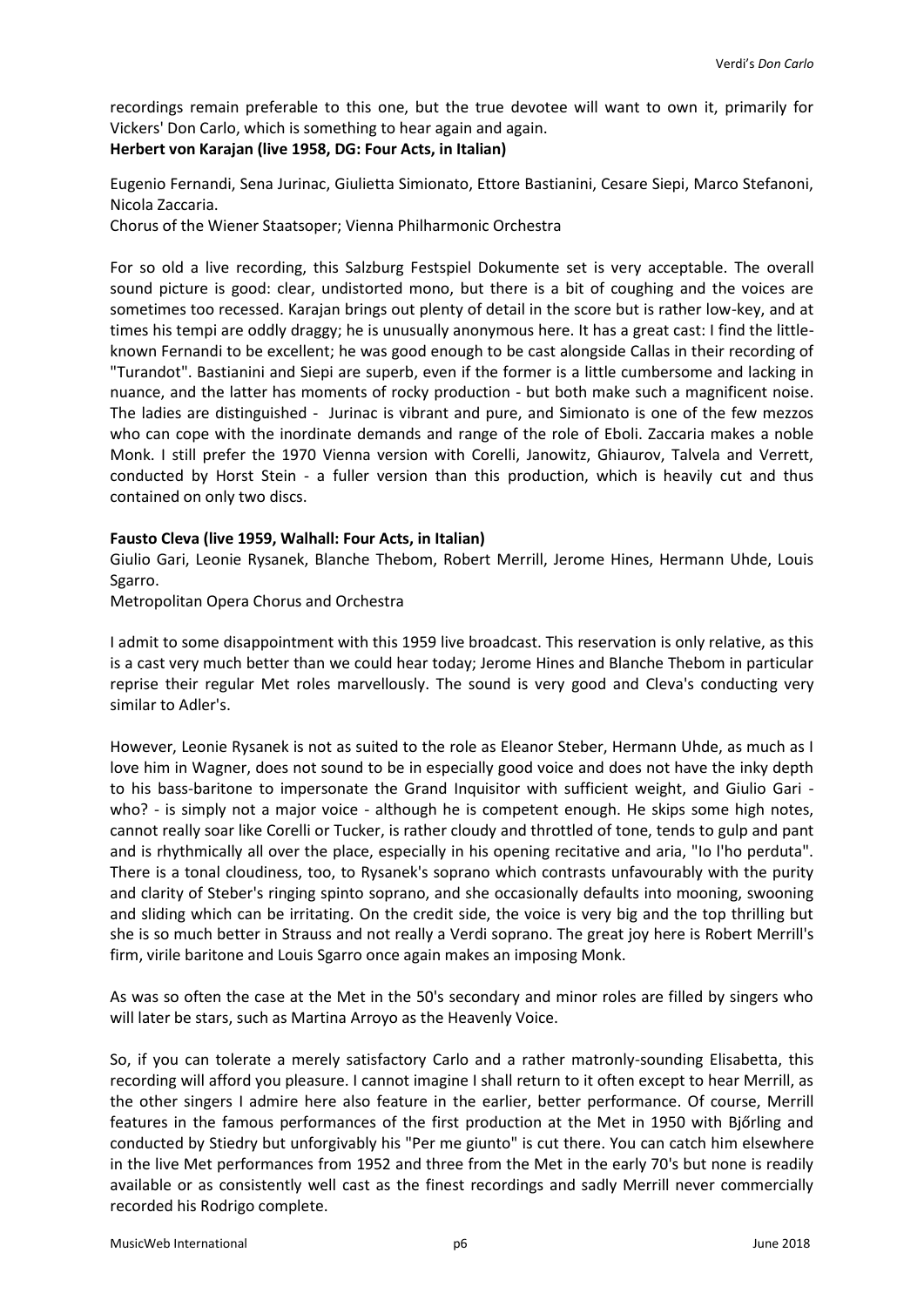#### **Nello Santi (live 1960, Bella Voce: Four Acts, in Italian)**

Eugenio Fernandi, Sena Jurinac, Regina Resnik, Ettore Bastianini, Boris Christoff, Raffaele Arié. Nicola Zaccaria.

Chorus of the Wiener Staatsoper; Vienna Philharmonic Orchestra

The sound here is somewhat boomy, hollow and muffled but acceptable, especially when the first thing you hear is the comfortably imposing sound of Nicola Zaccaria's warm bass as the Monk (Carlo Quinto). This is followed by a more than competent Fernandi and the great Ettore Bastianini, so vocally we are on safe ground. Fernandi handles the text very expressively and is vocally secure with a good top. Regina Resnik is powerful, big-voiced Eboli, just a tad ungainly but an impressive and sultry presence; "O don fatale" is quite an event. Bastianini reminds us of a vanished breed of Verdi baritones: hardly subtle but simply thrilling, oozing virile charisma. I had forgotten how intrinsically beautiful Sena Jurinac's soprano was – large, too, with pure, secure, ringing top notes and she can float a line beautifully; this is an Elisabetta of substance. Raffaele Arié is surprisingly effective as Il Grande Inquisitore, deep-voiced and steady. Then, joy of joys, we hear one of the two or three greatest King Philips: Boris Christoff, who is mesmerising in his big scene; this is one strong Salzburg cast. There are plenty of vocal highlights, such as the thrilling trio in Scene One of Act 2 and the autoda-fé scene comes through surprisingly well considering the limitations of the sound here. We'll pass over some squawky sopranos in the chorus in favour of remarking upon its enthusiasm and of course the orchestra is fine. This is a great performance; how I wish the sound were just a bit better.

(This issue also provides a bonus of excerpts in excellent sound – if only the main offering here had been that good! - from a live performance conducted by Bernard Haitink at the 1966 Holland Festival, starring Gré Brouwenstijn, who is in best voice, some intonation issues in "Tu che la vanità" notwithstanding. Sadly, the orchestra is sometimes provincial-sounding and her co-singers are mostly poor, especially the weak, strained Don Carlo, but British baritone Hugh Beresford is firm and sonorous as Rodrigo, his voice reminding me of a fellow British baritone, the late Peter Glossop. Interestingly, although according to the track listings, this was supposedly a Four Act version, the first three tracks are from the discarded first Act of the original Five Act opera, so it's not clear to me what exactly the edition being performed here was.)

#### **Nino Verchi (live 1961, Walhall: Four Acts, in Italian)**

Franco Corelli, Maria Curtis Verna, Irene Dalis, Mario Sereni, Jerome Hines, Hermann Uhde, Louis Sgarro.

Metropolitan Opera Chorus and Orchestra

Recorded in very full, immediate mono with the voices well to the fore and a bit of distortion in loudest passages, this live broadcast of the Met's standard, somewhat cut Four Act version of "Don Carlo" is very similar to the release on the Met's own label of the performance with Corelli, Rysanek and Herlea three years later, conducted by Kurt Adler who is here the Chorusmaster. Jerome Hines is Filippo in both and had been singing the role since the Met's new production way back in 1950 with Bjőrling. Several members of the supporting cast were regulars, too, including Hermann Uhde as Il Grande Inquisitore, Martina Arroyo as an ethereal Heavenly Voice and Louis Sgarro as an imposing Monk.

What voices were on hand in that era and this is one of Corelli's best outings in a role he loved but never commercially recorded. He is in superb, clarion voice, hanging on to top notes shamelessly and throwing in two very unmusical top C's at the end of both duets with the Sereni in Acts 1 and 2, just as he did with Herlea in 1964, as if to rub their baritonal faces in tenorial supremacy.

Not that Sereni need feel compromised; I have always thought he was under-rated and here he sings at his very best, deploying his very vibrant, incisive, true Italian baritone to great effect. Uhde was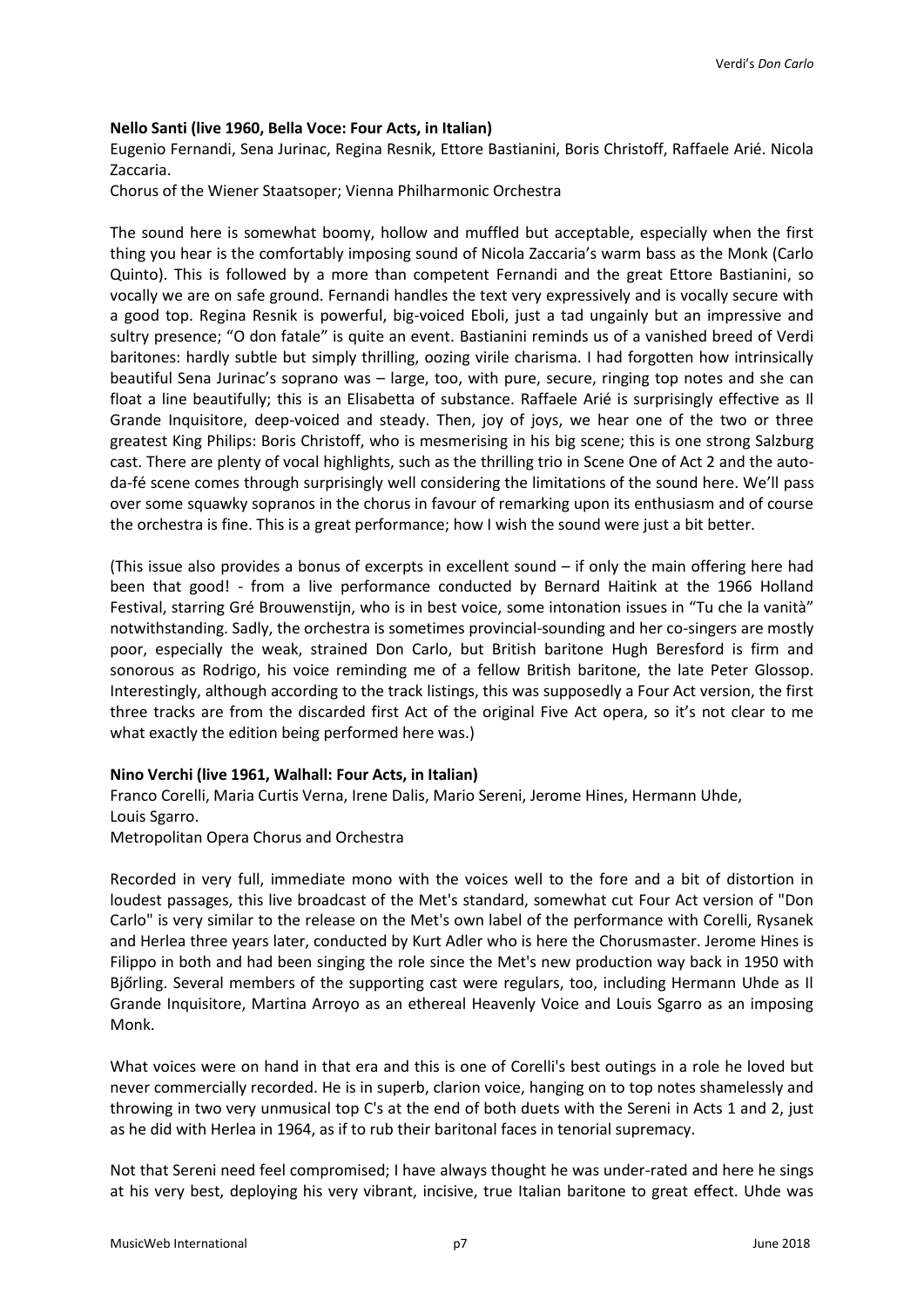out of sorts in 1964 - after all, he died of a heart attack on stage at only 51 a year after that performance - but sounds much better here. Hines is terrific and Irene Dalis in finest voice as Eboli: smoky, agile and thrilling. Mary Curtis-Verna was always the Met's best understudy but is a fine artist in her own right, preferable here, I think, to Leonie Rysanek's imposing but rather laboured Elisabetta. She was never perhaps very distinctive or individual of tone but does everything right and is technically up to the demands. Her shimmering soprano matches well with Corelli's fast vibrato; her "Tu che le vanità" experiences a few pitch problems but passes the test.

All in all, a fine souvenir of a great era in the Met's history.

#### **Mario Rossi (live radio broadcast 1961, Walhall: Four Acts, in Italian)**

Luigi Ottolini, Margherita Roberti, Anna Maria Rota, Ettore Bastianini, Boris Christoff, Ferruccio Mazzoli, Leonardo Monreale. Orchestra and Chorus RAI Torino

The cover of this vintage recording rightly features Boris Christoff in perhaps his most celebrated role, and he is indeed the star of this live performance, presumably a radio broadcast from RAI Turin. It is extravagantly spread over three CDs instead of the usual two for the standard Four Act performing edition in Italian, which is convenient but means that the opera does not fit into a slimline case. His co-star is the superb baritone Ettore Bastianini, recorded in the year before his diagnosis with the throat cancer from which he died only six years later. His great bronze sound is a joy to hear, not only in his arias but also in ensembles like the Act trio and the confrontation scene with Christoff, which really takes off. However, you may hear both artists to advantage in other recordings with superior co-singers.

The sound is acceptable mono with some slight pre-echo and a bit of tape flutter, with the voices well forward and not much distortion. Christoff and Bastianini apart, the cast is not especially distinguished but certainly very competent. The Tebaldo is one of those irritating Minnie Mouse soubrette sopranos but Anna Maria Rota is impressive as Eboli. She begins in slightly matronly voice with rather heavy vibrato but soon gets into her stride and makes a good job of the melismata and coloratura of her opening aria. Her "O don fatale" is dramatic and amply voiced even if she is not always quite steady. Both supporting basses, Monreale as the Monk and Mazzoli as the Grand Inquisitor, have sturdy, solid voices without being especially memorable or charismatic in the manner of the best exponents of these two relatively small but important roles. Margherita Roberti has an attractive soprano with plenty of vitality and flexibility but her fast vibrato is sometimes obtrusive to the extent of beginning to become a minor tremolo and that tends to drain her voice of any variety of expressive colour. Despite her delicacy and command of portamento, she lacks the amplitude and grand manner this part requires. For me, the weakest link here is tenor Luigi Ottorino, who can negotiate the fearsome demands of the role but has something of a whine in his tone which militates against heroism and his effortful top notes can turn sharp. Carlo is a bit of a wimp, I know, but the music demands heroic tone in the Vickers and Corelli mode.

Mario Rossi was a very experienced operatic conductor and a stalwart on the Italian scene during the 50's and 60's; he knows what to do here, giving his singers plenty of space and phrasing very flexibly.

Ultimately, then this performance fields a cast which can only partially fulfil the requirements of this grandest of Grand Operas and I need to return to recordings with more robust voices in at least two of the principal roles.

#### **Gabriele Santini (studio 1961, DG: Five Acts, in Italian)**

Flaviano Labò, Antonietta Stella, Fiorenza Cossotto, Boris Christoff, Ettore Bastianini, Ivo Vinco, Alessandro Maddalena. Coro e Orchestra Teatro alla Scala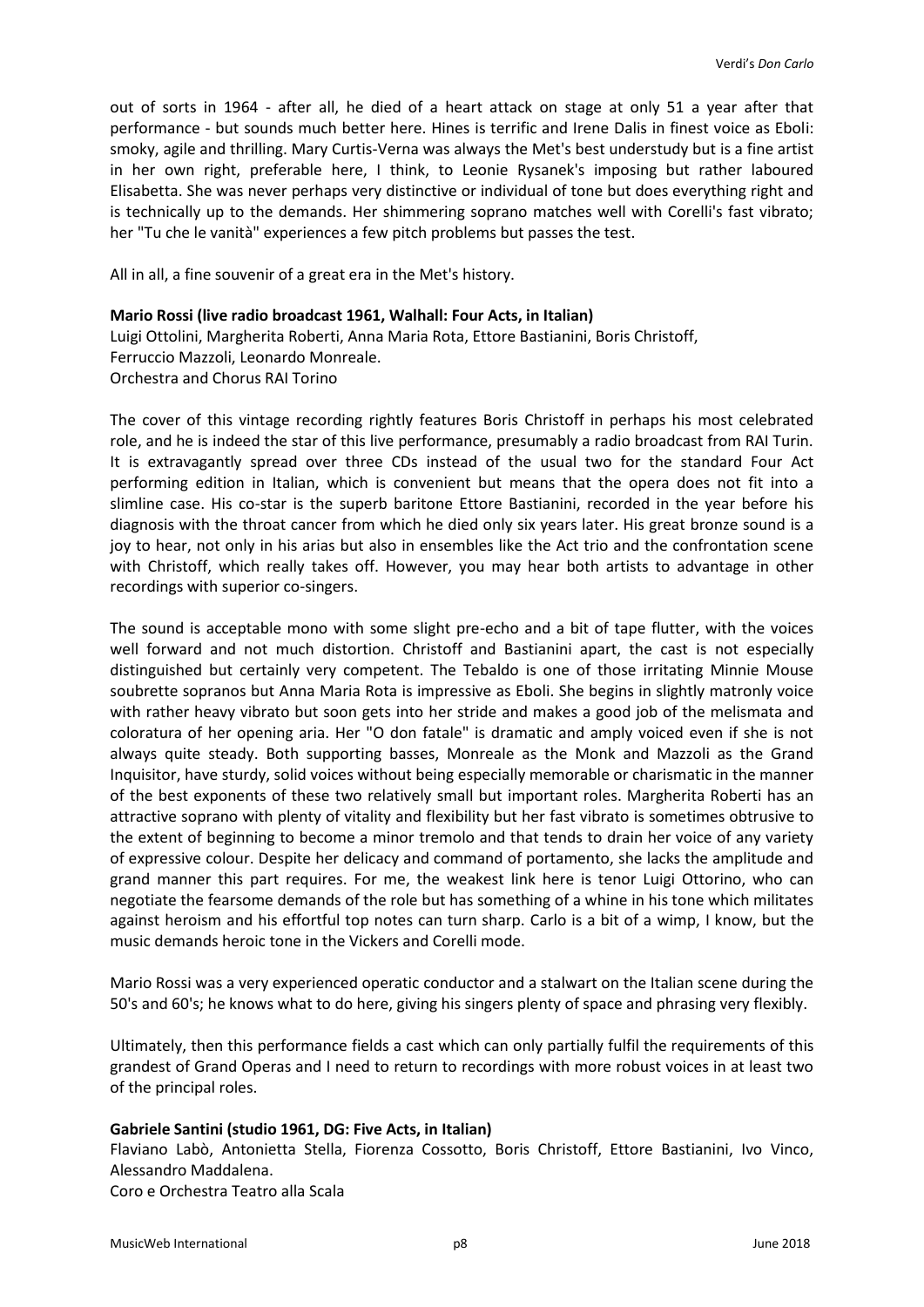Unavailable for many years this 1961 La Scala was formerly available only via Arkiv, or as one of the operas in this Verdi: Great Operas from La Scala/Various (Ltd) or here on the Urania label; now finally re-issued on DG, it offers many compelling reasons why it deserves to be a first choice.

First, it is the Five Act version, not absolutely complete by the standards of modern scholarship but the fact that it's not shorn of Act 1 adds so much to the pathos of the plight of Elisabetta and Carlos. Secondly, it is sung and played almost exclusively by Italians who are utterly idiomatic and immersed in Verdian style - only Christoff is non-native and as Tito Gobbi's brother-in-law, he spoke Italian fluently. Thirdly, those voices are peerless. Flavio Labò's relatively diminutive frame was no bar to his possessing one of the largest, most resonant and stentorian tenors ever heard on stage, yet he is capable of subtlety and restraint. Occasionally, especially at the beginning of Act 1, there is rather too much vibrancy in his vocal production and his vibrato seems to be getting away from him but he soon settles. The concluding duet with Stella is the stuff of which operatic dreams are made. Stella's smoky tones and rich lower register are full of passion. Bastianini's singing has to be heard to be believed; his confrontation with Christoff's King Philip presents us with two of the most darkly burnished lower male voices on record. Christoff's depiction of the tormented monarch is one of the most striking and vocally alluring ever heard; he makes Philip's emotional pain audibly tangible. As if these three singers did not present riches enough, we also hear the fabulously secure and accomplished Cossotto despatch Eboli's difficult and diverse music with power and aplomb, while her then husband Ivo Vinco uses his blackest of basses to invest Il Grande Inquisitore with immense authority - even if he hardly sounds old.

Santini's conducting is highly fluid, fluent and sensitive, constantly shaping and phrasing the music without sounding fussy. The playing of the La Scala orchestra is first-rate, especially the horns and brass in general.

This is Italian Grand Opera at its most compelling.

# **Kurt Adler (live 1964, Sony: Four Acts, in Italian)**

Franco Corelli, Leonie Rysanek, Irene Dalis, Nicolae Herlea, Giorgio Tozzi, Hermann Uhde, Justino Díaz.

Metropolitan Opera Chorus and Orchestra

Even allowing for the cuts so often made during this era at the Metropolitan Opera, this is one of the swiftest of the live Four Act versions and the sound is really very good for a mono radio broadcast; consequently, it gives you a compelling sense of the excitement of the occasion under the experienced baton of Kurt Adler, who had conducted a similarly distinguished cast in this opera in 1955. The cuts - the whole of the Fontainebleau Act, of course, this being the Four Act version, plus excisions in the Third Act auto-da fé and the final sublime duet - are all the more regrettable considering that Corelli never made a studio recording of *Don Carlo* but we must be grateful for what we have. It was a favourite opera that saw him through the seventies until he had virtually retired; he clearly identified with the haunted, neurotic Carlos.

The cast features five Met stalwarts in Corelli, Leonie Rysanek, Irene Dalis, Giorgio Tozzi and Hermann Uhde, whereas Posa was distinguished Romanian baritone Herlea's debut role at the Met. Many consider this to be the best of the available live performances of Corelli as Don Carlo, although both the 1961 Met and 1970 Vienna recordings also have much to recommend them; the latter also has a superlative cast and gives little sign of Corelli's supposed vocal deterioration by that date. Here in 1964, the famous bronze squillo in the tone and the expressive diminuendo are both much in evidence, as is Corelli's artistic licence - which some call sloppiness - and his pronounced lisp, which on the evidence of the duet from *Aida* he made around the same time with Callas seemed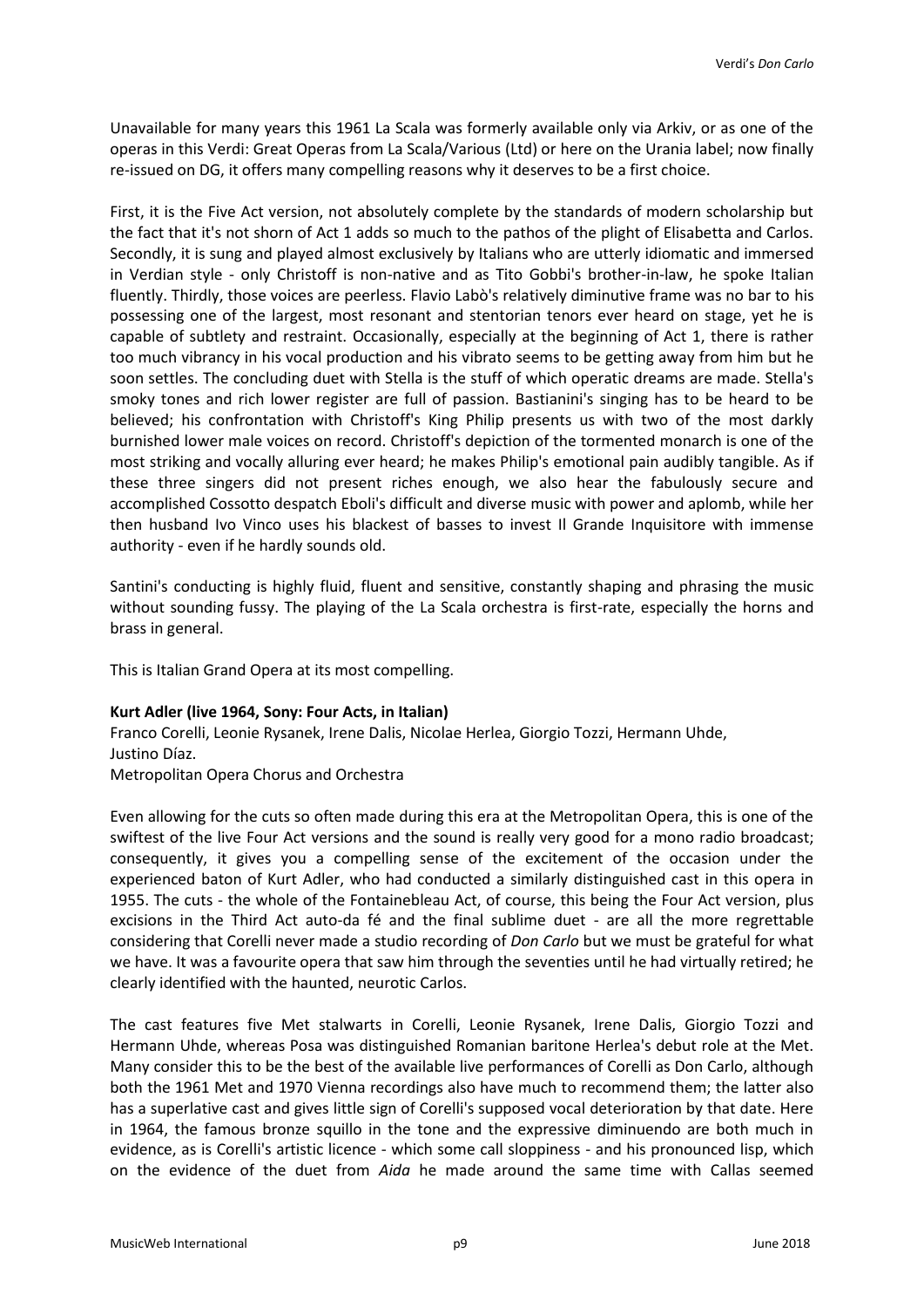particularly pronounced that year. There is an awkward pause just before the Flemish deputies issue their plea to Philip when Corelli missed his cue, then they carry on.

Apart from the expected pre-eminence of Corelli in the eponymous leading role, the special pleasure for me in this performance is Herlea's vibrant, Italianate baritone as Posa. He was evidently determined not to be over-awed either by the occasion or his temperamental tenor colleague and matches Corelli in volume and intensity, sustaining a nobility of line and brilliance of tone which is well-nigh perfect for this heroic baritone role. He has splendid top notes and even a good trill. Corelli seems to fear that he is in danger of being upstaged by his stage-mate and consequently throws in a slightly precarious and not very musical high C to conclude their duet in Act 1, "Dio che nell'alma infondere."

Irene Dalis, despite not having the largest or most refulgent of mezzo-sopranos is clearly a very intelligent and able singer who has the resources to manage both the "Veil Song" and "O don fatale" - not always the case with this role. She has a vibrant, smoky, seductive timbre which is ideal and handles the coloratura adeptly and agilely. She is also a good vocal actress who sounds both vindictive then truly remorseful without resorting to over-emoting.

Giorgi Tozzi was originally a baritone and occasionally that shows in a lack of sonorousness in his low notes, such as on the low F at the end of his monologue and some loss of resonance in his soft singing. He is more impressive in louder passages when his steady, imposing tone cuts through the surrounding textures. I find his characterisation of the weary king a little applied and blustery; he too often sounds angry rather than melancholy and thus lacks the massive inwardness found in the Philip of Christoff, Siepi and Ghiaurov. He also as a tendency to drift sharp in the soliloquy but his confrontations with Il Grande Inquisitor and Rodrigo are both stirring and dramatic, if not very subtle. Uhde is black and menacing of voice but struggles with his top E and F.

Justino Diaz is noble, steady and implacable as the Friar/Carlo Quinto; it's a part which although brief must not be under-cast if the opening and ending of the opera are to make the required impact.

In my survey of the singers thus far, you will note that I have left Leonie Rysanek till last. This is because I cannot quite decide what I think about her Elisabetta. I am used to the fact that in live performance she usually took a while to warm up and that the strange, hoarse croon in the lower ranges of the voice would ease off as the opera progressed. I continue to be delighted by her shining top notes and the amplitude of the sound she makes but equally irritated by her habitual swoop and scoop in to phrases. The dark colouring and occasional hoarseness in her tone is in many ways redolent of the unrelenting sorrow and suffering undergone by Elisabetta, that most doleful of Verdi heroines. She rises to her last great aria, floating notes exquisitely on "Francia" and "Fontainebleau" and delivers superb top B's and B flats which sound almost disjointed from the main body of her voice. She certainly creates a rounded character and always delivers the text convincingly but listening is not always comfortable when she is "wallowing" into a note. She was always a favourite with the Met audience which responds enthusiastically to all the artists here.

The standard of instrumental playing is variable; neither of the introductions to Acts 3 and 4 constitutes the orchestra's finest hour and intonation can waver alarmingly, but by and large Adler directs a tight ship.

This, alongside the 1968 *Die Walküre*, is probably the most desirable issue so far in this Sony Metropolitan series. It certainly represents the best of Corelli in this particular opera but is more than that, in that it enshrines a thrilling performance by a first-rate cast recorded in mono sound so good that one forgets it's almost "historical". There are many good recordings of this opera but none encompasses all its demands and most serious collectors will want several versions of both the Four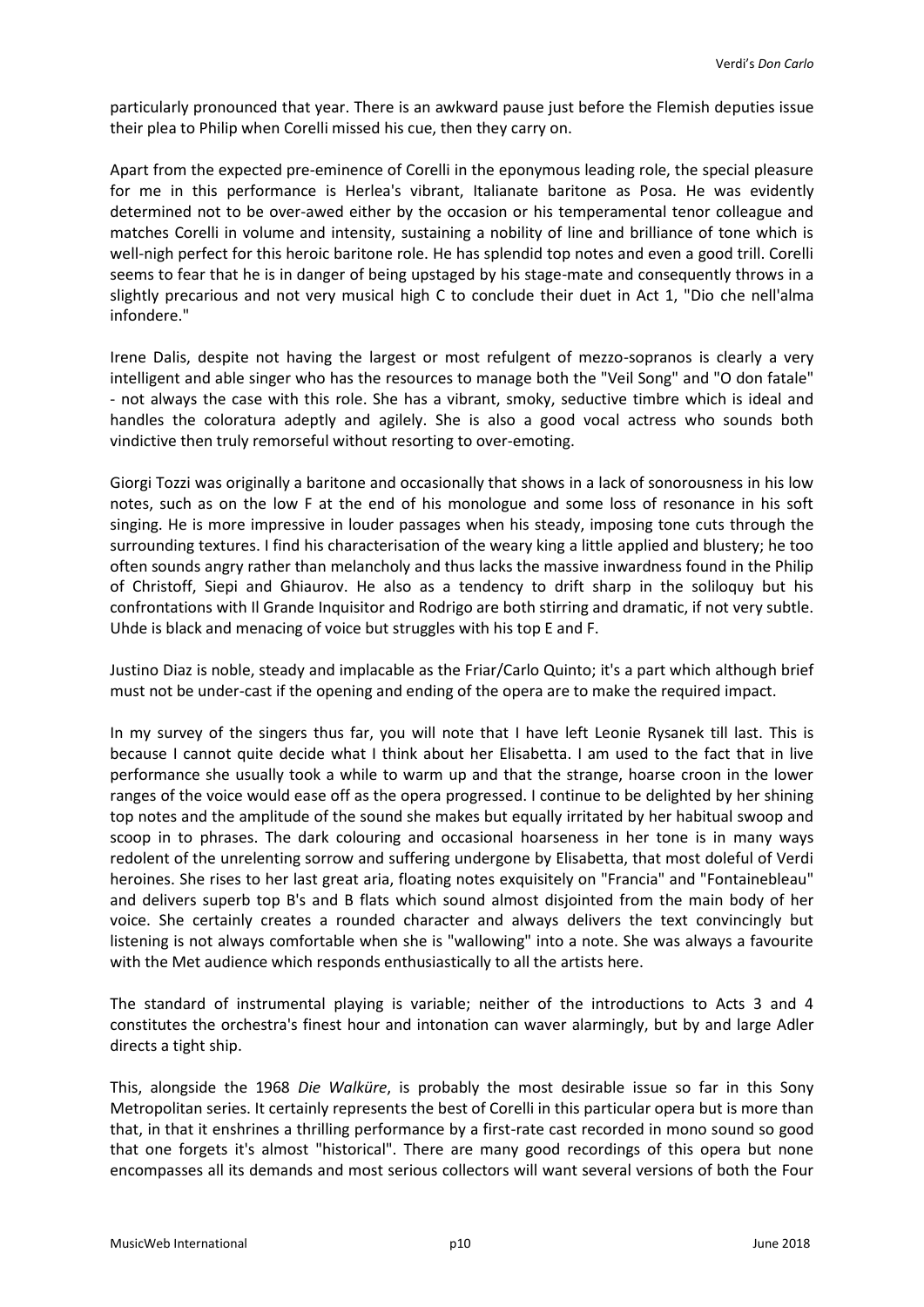and Five Act versions in Italian and the French recording conducted by Pappano. In that context, there is certainly room for this slim and very affordable issue on your shelves.

There is a synopsis and cues but obviously no libretto, this being a budget set.

#### **Georg Solti (studio 1965, Decca: Five Acts, in Italian)**

Carlo Bergonzi, Renata Tebaldi, Grace Bumbry, Dietrich Fischer-Dieskau, Nicolai Ghiaurov, Martti Talvela, Vincenzo Bello.

Orchestra and Chorus of the Royal Opera House, Covent Garden

Solti's taut yet flexible direction here moulds his experienced cast into a dramatically convincing ensemble. The orchestra of the Royal Opera House are wonderful - the prelude to Act 3 absolutely sings and sighs - and the sound is terrific for so old a recording, broad and spacious with merely a hint of hiss. Fischer-Dieskau's Rodrigo has always been the focal point of any negative reactions to this set: his cloudy baritone was never really a Verdi voice; he barks, yells and strains in moments of high drama, particularly during the confrontation with Filippo, which is emotionally gripping but vitiated by the sad contrast between Ghiaurov's big, black bass and his windy posturing; he simply has none of the Italianate bite and power provided by real Verdi baritones like Gobbi or Bastianini, but is better in the lyrical exchange with Eboli in the garden in Act 2, and I suppose this is as good as he got singing the music of a composer for whom he was ill-equipped.

Other vocal drawbacks are minimal and the strengths are manifest. Bergonzi, never large of voice, compensates with beauty of tone and shading of dynamics and he makes an excellent match for Tebaldi, then in the closing stages of her career but still able to float a line and swell her voice impressively. Ghiaurov and Talvela remain the most imposing and gripping bass duo ever to record their scene, with the possible exception of Cesare Siepi and Jerome Hines. Eboli, a fiendishly difficult and disparate role with its requirement of two essentially different voices for the two big scenes, has nonetheless been well served on disc and Bumbry is up there with a roster of the finest mezzos of the last fifty years: Cossotto, Verrett, Baltsa, Simionato, Borodina et al. Hers is a seductive yet weighty sound and she really inhabits the part. Joan Carlyle is superb as a soaring "voce dal cielo".

I would not place this above other favourite recordings of the Five Act version such as the 1961 studio recording by Santini with Labò, Stella, Bastianini, Cossotto and Christoff (an admittedly offbeat choice of a very hard-to-obtain set), the live 1977 La Scala set with Abbado or Giulini's famous studio recording. There are equally indispensable Four Act versions, too: the other classic Santini set of 1954 and the interesting Karajan version from Berlin in 1978 - but this Solti performance remains amongst the best.

# **Pierre-Michel Lecomte (live radio broadcast 1967/68?\*, Audio Encyclopedia)**

Georges Liccioni, Suzanne Sarroca, Lyne Dourian, Matteo Manuguerra, Jacques Mars, Marc, Vento, Pierre Thau.

Orchestre et Chorale Lyrique de l'O.R.T.F.

\* two sources give 1967; another is specific: "recorded in May, broadcast 9/20&27/68".

What balm to hear this opera sung in authentic French style by native speakers in a "Revised Five Act version" which is by no means wholly intact, in that it is half an hour shorter than Abbado's ultracomplete studio recording; no "Lacrimosa" lament for Rodrigue, for example, but it does have the crucial, opening Fontainebleau Act. Not all the voices here are absolutely first class; as is so often the case, the two leading ladies are perhaps less impressive; the soprano Suzanne Sarroca, in traditional Gallic style, sometimes has "more needle than thread" in her grainy tone and sounds too mature, but she is expressive and touching; her "Toi qui sus le néant" ("Tu che la vanità") is impressive, despite some edginess, with some soft, floated top notes and her concluding duet with Carlos is seductively dreamy, before the hammer-blow of the King's interruption. The mezzo-soprano Lyne Dourian is a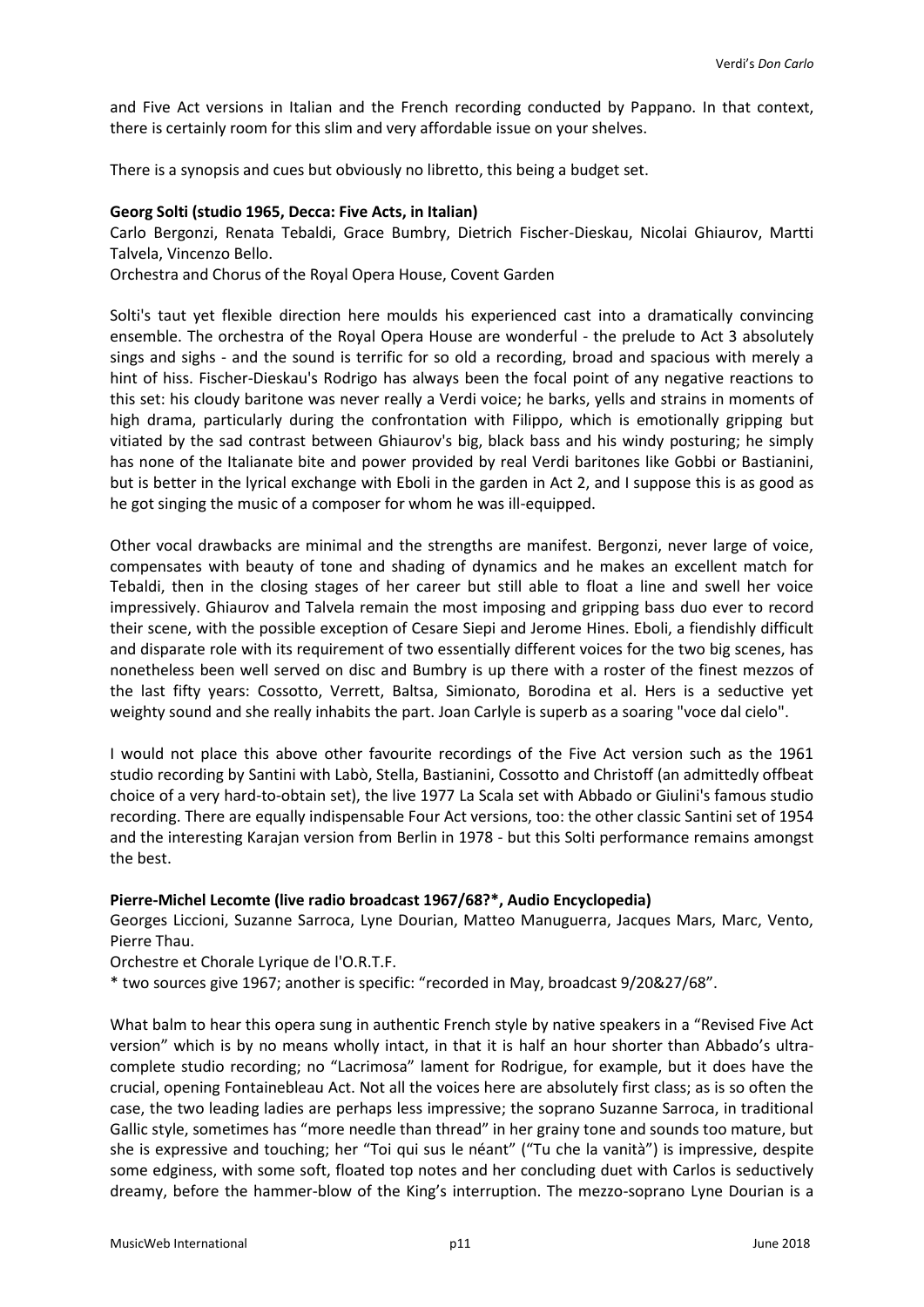little blowsy but has a tough lower register and secure top notes. However, the Don Carlos of Georges Liccioni – not one of the three famous "French-Corsican tenors" Vezzani, Micheletti and the confusingly similarly-named José Luccioni, but also a Corsican and a regular at the Opéra - is superb: flexible, vibrant and penetrating, Of the tenors singing this role in the French he is by far the most convincing and idiomatic along with Roberto Alagna in the otherwise mostly unsatisfactory Pappano recording.

The presence of a young trio of lower men's voices in Matteo Manuguerra, Jacques Mars and Pierre Thau assures further assures high quality of singing. Manuguerra's fluent, slightly nasal baritone in particular is a joy: long-breathed, sustaining a lovely legato and so very elegant; sample "C'est mon jour suprême" ("Per me giunto") for evidence of those qualities. Mars is sonorous and authoritative as Philippe, if rather stolid. His confrontation with Marc Vento's competent but insufficiently menacing Grand Inquisiteur is not among the most riveting but is still effective. There are passages of sour tone and dodgy intonation in the orchestral playing and the mono sound is slightly hissy, occasionally with some audible pre-echo on the tape and drop-outs, but it's bright and up-front; much better than many live recordings of this period.

### **Claudio Abbado (live1968, Frequenz/Melodram/Opera d'Oro/Claque: Four Acts, in Italian)**

Bruno Prevedi, Rita Orlandi Malaspina, Fiorenza Cossotto, Piero Cappuccilli, Nicolai Ghiaurov, Martti Talvela, Antonio Zerbini.

Coro e Orchestra Teatro alla Scala

Variously available as three discs in indifferent mono sound on the Frequenz, Melodram, Opera d'Oro and Claque labels, this Four Act version of *Don Carlo* is emphatically not the best recording of an opera of which Abbado made something of a speciality over the years but it still commands the attention of committed fans of the grandest, darkest and deepest of Verdi's mature operas.

The best of Abbado's live recordings is also from La Scala but from nine years later in 1977, especially as that is in better sound, is the most complete, Five Act version available and features a soprano in Mirella Freni and a tenor in Carreras both of whom are superior to those here in 1968, although Talvela is preferable to Nesterenko as Il Grande Inquisitore. In many ways, Solti's studio recording of the Five Acts is preferable to both, depending on your reaction to Fischer-Dieskau's unidiomatic Rodrigo, Tebaldi's slightly squally Elisabetta and Bergonzi's patrician Carlo.

But let's first address the strengths of this recording, beginning with Abbado's flexible, sympathetic conducting. He easily encompasses both the lyricism and the drama of the opera where Giulini, for example, in his Five Act EMI studio recording, rather neglects the latter in favour of the former. Ghiaurov and Talvela are stupendous in their great bass roles, their confrontation riveting; both virtually owned their roles and are uniquely imposing. Cappuccilli is as ever impressively longbreathed, slightly grey of tone but more involved here than in subsequent performances. Cossotto is one of the most complete and imposing Ebolis on record, effortlessly encompassing the extremes of a notoriously challenging role and deploying her rich lower register to great effect.

The two principals are more problematic. Prevedi rarely sings below mezzo forte, and his tendency to blare explains the relative brevity of his career. His tone is a little harsh and vocal production can be effortful but he is suitably anguished and heroic, without the legato and beauty of sound associated with the best in this role. He ducks the top B in the auto-da-fé scene but is capable of considerable heft.

Rita Orlandi-Malaspina was a good second-string spinto soprano, with a big, rich, dark, slightly unwieldy voice. Pace fellow-reviewers, I do not think she was ever a real star but she was certainly a fine singer. Delicacy is not her strong point and she screeches a bit in her big aria, but she offers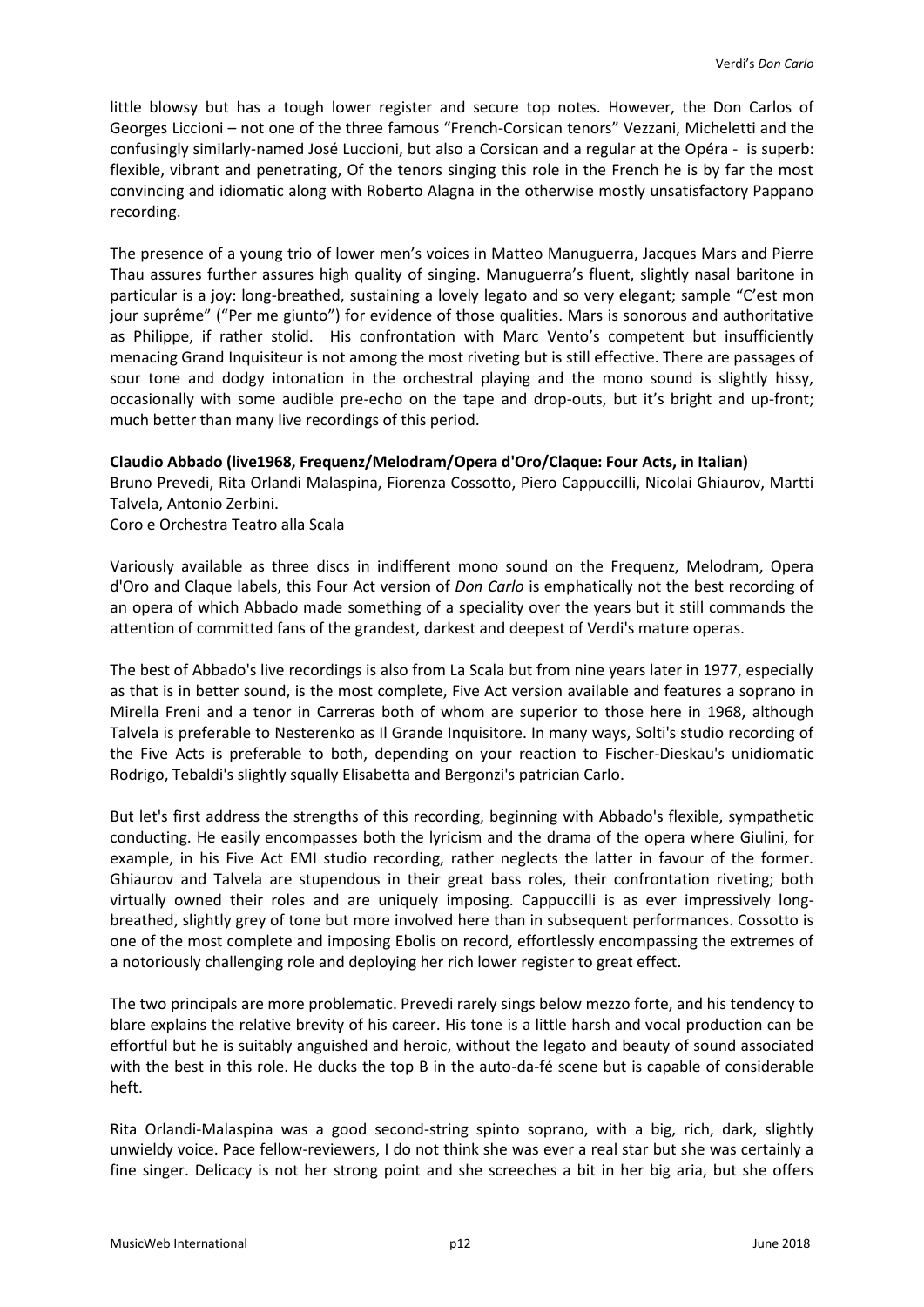volume and commitment. She and Prevedi make a good job of the great concluding duet, sustaining their tone admirably over its punishing long lines.

The sonic and vocal limitations here prevent me from sharing the unbridled enthusiasm of some fellow-reviewers for this, insofar as I think there are too many superior rival versions, but it certainly has its interest and attractions for devotees and completists like me.

### **Horst Stein (live 1970, Opera d'Oro/Myto/Orfeo: Four Acts, in Italian)**

Franco Corelli, Gundula Janowitz, Shirley Verrett, Eberhard Wächter, Nicolai Ghiaurov, Martti Talvela, Tugomir Franc.

Chorus of the Wiener Staatsoper; Vienna Philharmonic Orchestra

Horst Stein is a conductor for whom I have great respect and I love his pacing of this performance here.; he knows he has the best team of singers in the world and gives them space without dragging. The stereo sound is absolutely fine, some passing, intermittent radio interference apart.

Corelli's nerves and vocal insecurity were just beginning to curtail his career at the time of this live performance but it was still a glorious, if self-indulgently employed, instrument. You can hear him working hard but the voice is still in superb condition; he reminds me of Giuseppe Di Stefano, "committing suicide every night" for the public and it's thrilling. Tugomir Franc is a fine, noble Monk, setting the right tone with his first contribution. Eberhard Wächter is working hard, too, in an opera which is perhaps not his natural Fach but everyone here is committed to giving a Grand Opera performance, not a small-scale run-through. His voice is certainly not too small to match Corelli's and I just wallow in the vocal exuberance on display here. Having Janowitz, Verrett, Ghiaurov, Talvela and Blegen on the roster means that voice mavens like me have died and gone to heaven – and the audience thinks so, too. Verrett is wonderful as Eboli: smoky, sexy and risk-taker with her vocalisation, never holding back. Janowitz is a slim, fluty dream, with plenty of power and penetration despite the delicacy of her sound. We even have future stars like Edita Gruberova as Tebaldo. The confrontation between Ghiaurov's Philip and Talvela's Grand Inquisitor is a Clash of the Titans; finally, we hear an Inquisitor with the right black, chilling voice to contrast with Ghiaurov's smoother, more regal sound. The final duet for Elisabetta and Carlo is ethereal and heart-rending. Here we are in 2018 with nothing – and I mean absolutely nothing – to compete with a line-up like this, so buy it and listen to the best cast ever to have sung this opera.

NB: as good as the sound here is, you will have to tolerate a drop-out of a second or so in the penultimate track (no. 8 on Opera d'Oro) of CD3, just as Corelli is singing "Eterno addio": this is present in all issues and downloads and no-one has seen fit to remedy it with what would be an easy edit.

# **Carlo Maria Giulini (studio 1971, EMI: Five Acts, in Italian)**

Plácido Domingo, Montserrat Caballé, Shirley Verrett, Sherrill Milnes, Ruggero Raimondi, Giovanni Foiani, Simon Estes.

Orchestra and Chorus of the Royal Opera House, Covent Garden

Even to hint that this has flaws and is not perhaps the best available is to give hostages to fortune and invite abuse, but not everyone is convinced by this famous recording.

Some people like their opera to be first and foremost a matter of the "bella voce" and dramatic tension as an optional bolt-on extra. I usually belong primarily to the first camp as for me quality of voice is paramount but especially in the case of this opera I need a concomitant sense of theatre to be communicated.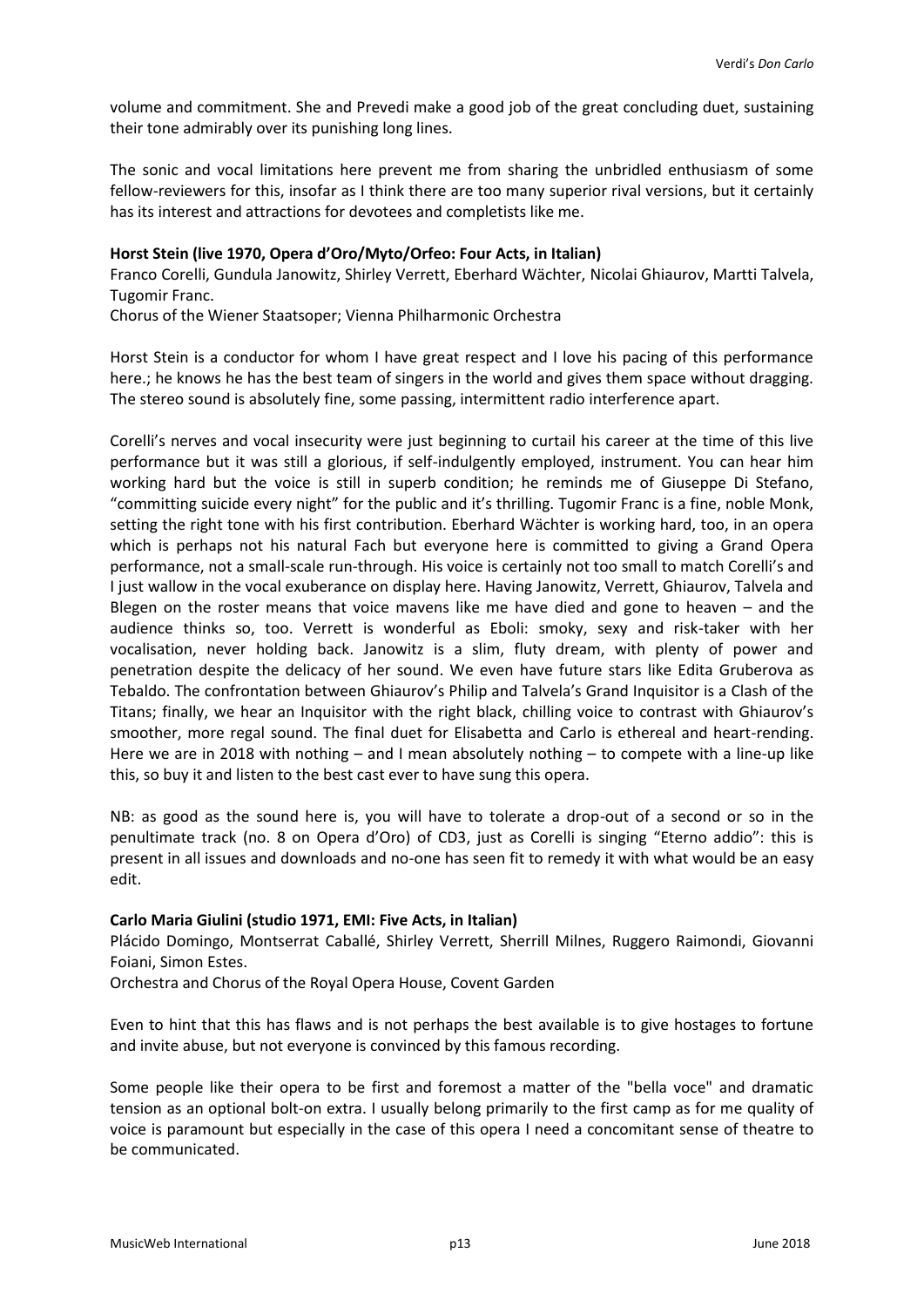There is no doubt that we hear two absolutely stunning voices in their prime in the lead roles but it is equally clear to me that Giulini's staid tempi and concern for the long line to a degree eviscerates the personal and public drama inherent in this masterpiece. I don't think Domingo has ever sung more mellifluously but I don't feel Don Carlo's hysterical pain in the way that Björling, Carreras or Corelli convince me of our weedy hero's torment. Similarly, Caballé is placid and matronly as she spins those fabulous pianissimi tones. The first singer to bring his character to life is Sherrill Milnes in his prime; Raimondi is a skilful bass who somehow frequently convinced us that his light basso cantante was the real thing in Verdi - but it never really was; you have only to listen to Pinza, Christoff or Ghiaurov to confirm this. I enjoy Shirley Verrett's big, forthright Eboli but she is hampered by Giulini's stodgy pacing in her bolero; she is stupendously desperate in the "O don fatale" with a great Top B and good legato - one of the few singers able to encompass the demands of both arias. The supporting cast is adequate although Simon Estes' workaday monk/Carlo Quinto mangles his Italian vowels and hardly realises the potential for frisson in this brief role.

So I cannot bow to received opinion that this is first choice. It is recommendable for the beauty of singing and playing, the nuance and detail in the conducting and, above all, the completeness of the Five Act version which the true *Don Carlos* devotee always demands but Solti, Santini in his later DG recording and Abbado live in 1977 all draw blood while Giulini soothes.

### **John Matheson (live radio broadcast 1976, Opera Rara/Ponto: Five Acts, in French)**

André Turp, Edith Tremblay, Michelle Vilma, Robert Savoie, Joseph Rouleau, Richard Van Allan, Robert Lloyd.

BBC Singers; BBC Concert Orchestra

In sound surprisingly good for a concert performance dating back to 1976, this is an essential purchase for anyone like me who considers *Don Carlos* to be Verdi's greatest work. You have nearly four hours of an original score which was never actually performed. Opened up to five Acts with some music you will probably not have heard before, the main pleasures here are the restoration and inclusion of passages too good to lose and also of hearing mainly francophone (actually mostly French-Canadian) singers demonstrate how well Verdi devised the music to fit the original language.

None of the voices here will cause the aficionado to forsake a preference for the many truly great Verdi singers who have undertaken the six - seven, counting the Monk - big roles in this opera. Their lack of heft is partially disguised by the elegance conferred on proceedings by their being in French but nothing can disguise the fact that all are to some extent sorely tried by the demands of Verdi's monster score. André Turp's grainy lyric tenor is audibly strained in his opening number and you can hear him struggle in declamatory passages, but he is impassioned, phrases very intelligently and battles manfully and for the most part successfully against the murderous tessitura. Edith Tremblay has a very pretty voice a size too small but again really throws herself into the role of Elisabeth, managing to float some lovely sounds when she doesn't push her voice into shrillness. Robert Savoie's beefy, unwieldy baritone is honest and committed, darker than the normal lyric Rodrigue; at times he sounds on the verge of swallowing his tongue but he just about holds it together, even though at times a fearsome wobble threatens to derail the line. Michèle Vilma has a bigger voice than her colleagues and although like most Ebolis she nearly falls off the coloratura in her first big number she is impressive when chest-beating in "O don fatale", her account vibrant and thrilling, just on the edge of wild. Bass Robert Lloyd declaims nobly as the Monk; Joseph Rouleau is in finer voice than I have ever heard him: rich and imposing as King Philip. Richard van Allan's Grand Inquisitor is grandly sung in iffy French and he sounds too sprightly; nonetheless, the great, central confrontation between him and the King comes off as it must if this opera is to make its impact. Another crucial passage is the final ethereal, otherworldly parting duet between the step-mother-stepson lovers which brings the opera to its heart-rending close; both singers assume a melting mezza voce and make magic before Philip's brutal intrusion, some extra busy music for chorus usually excised and the miraculous apparition of the Monk as Charles Quint, sonorously voiced by Robert Lloyd.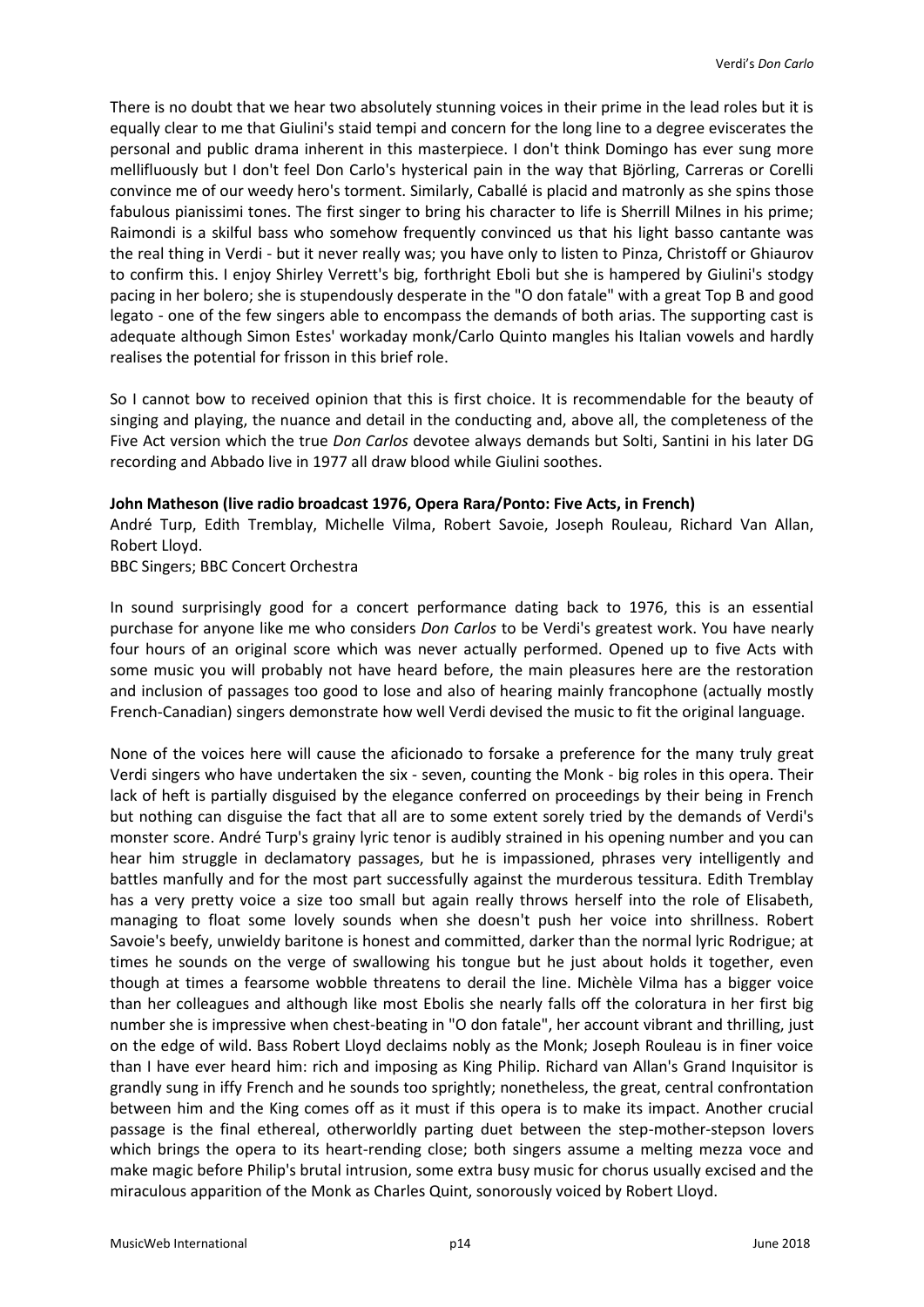The BBC Orchestra and Chorus under John Mathison acquit themselves creditably despite some flatulent brass and occasional intonation problems in the strings. The conducting and playing are more than adequate and we get the feeling of real ensemble despite this having been only a concert performance. There is no audience noise apart from some polite applause and just a hint of pre-echo in the tape.

If you are on a budget and can do without a libretto, this same recording is available on the Ponto label for a fraction of the cost of this expensive Opera Rara issue.

# **Claudio Abbado (live 1977, Legato Classics: Five Acts, in Italian)**

José Carreras, Mirella Freni, Elena Obraztsova, Piero Cappuccilli, Nicolai Ghiaurov, Evgeny Nesterenko, Luigi Roni. Coro e Orchestra Teatro alla Scala

The main drawback to this splendid live performance is that the sound is a bit woolly and lacking definition; it's not at all bad for a live recording but not as clear as other comparable live sets such as the 1970 Vienna performance conducted by Stein, the 1972 Metropolitan broadcast conducted by Molinari-Pradelli (both with Corelli and in clean mono), or, above all for live sound, the 1992 La Scala set with Pavarotti, conducted by Muti - but the latter is only the Four Act version. There is no doubt that the singing, playing and conducting here is first rate but perhaps the muddy sound contributes to a certain lack of sparkle; just occasionally there is a hint of dullness in the proceedings. However, I don't think I have heard Freni sing better; her beautiful lirico-spinto soprano is ideal for conveying the quiet desperation of the hapless Elisabetta. She manages to suggest "les larmes dans la voix" without ever sounding maudlin and she has sufficient power to phrase broadly and grandly. Carreras is in his best pre-1980 form, plangent and affecting, although his reluctance to sing quietly and a tendency to push might be pointing forward to future difficulties. Obraztsova really is such a ham; that big, booming voice is suggestive more of a harridan than a seductress who could have caught the eye of a refined, sensitive monarch, but her voice is undeniably handsome and thrilling in a crude kind of way - and she can actually sing all the notes, unlike some Ebolis (although she runs out of breath at the climax of "O don fatale"). Nesterenko is not especially idiomatic as the Grand Inquisitor; he goes through a strange, strained, semi-parlando patch in the famous exchange with Philip and pales beside interpreters such as Talvela or Hines. Cappuccilli is as he always is: dependable and nobly long-breathed without any special insights or beauty of tone - and as with Obraztsova, there is more than a whiff of ham about some of his artistic choices - though the audience likes him. Ghiaurov successfully reprises his most famous role but you can hear him sing just as well in several comparable recordings, especially the studio set conducted by Solti.

In short, for reasons of sound, the performances of individual artists and the extra material, I am happy to have this La Scala recording as the most complete Five Act version of "Don Carlo" available (including the great extended ensemble lamenting Rodrigo in Act 4, using the same music as in the "Requiem"), but more as an adjunct to other sets, in that it does not displace other favourite recordings.

# **Herbert von Karajan (studio 1978, EMI: Four Acts, in Italian)**

José Carreras, Mirella Freni, Agnes Baltsa, Piero Cappuccilli, Nicolai Ghiaurov, Ruggero Raimondi, José van Dam.

Chorus of the Deutsche Oper Berlin; Berlin Philharmonic Orchestra

Returning to this 1978 recording after quite a long interval, I must say that the recollection I had of its two principal roles being under-cast, with singers whose voices were too lyrical, was mistaken; I don't think I have ever hard a more moving pair of doomed lovers than Carreras and Freni, who both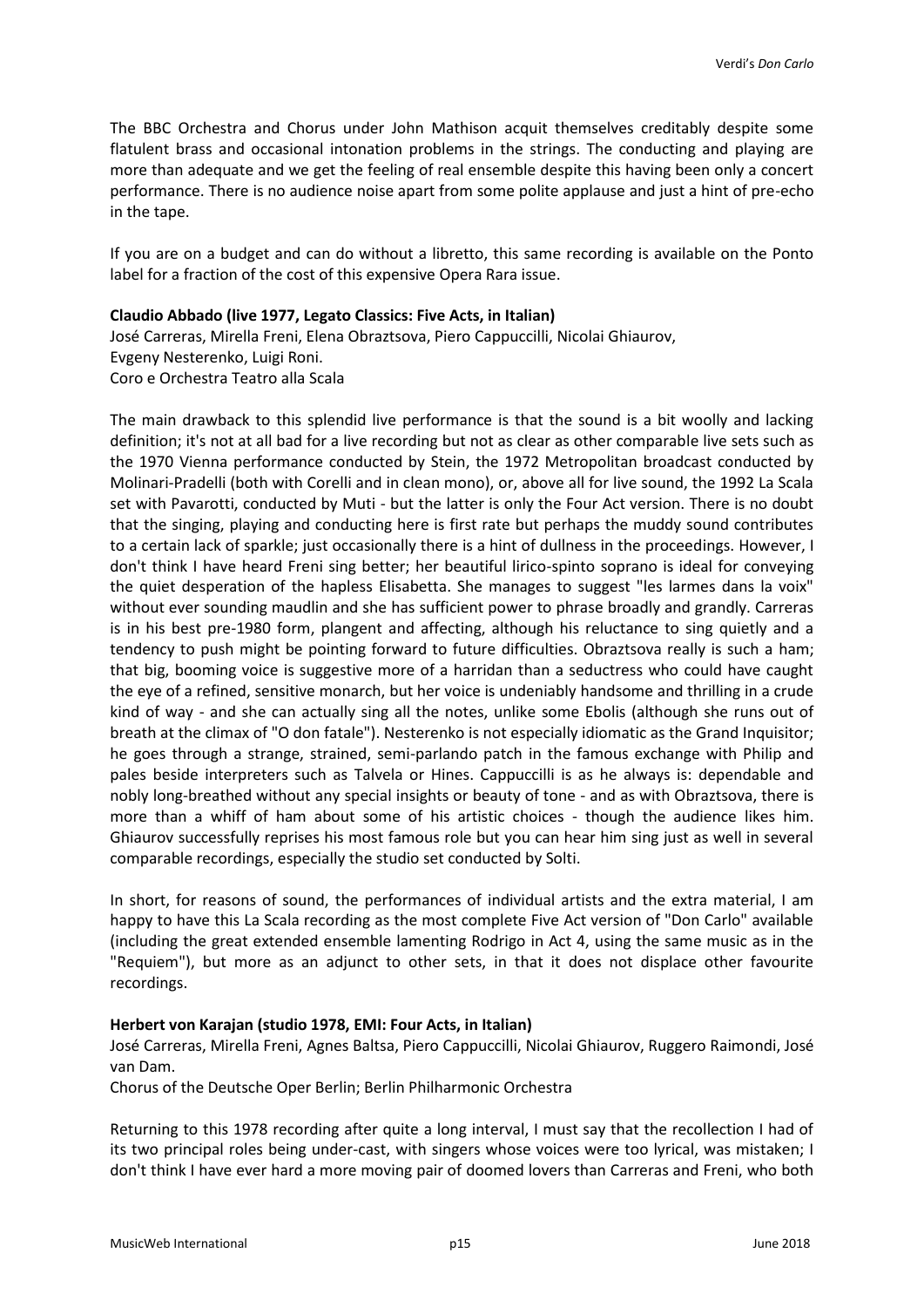still had the steel in their voices enough to carry off the spinto passages but are also deeply melancholy and touching in their plight.

However, let's dispense with one valid objection, that there is often too much of an imbalance between orchestra and voices, with the singers occasionally struggling to be adequately heard; this is particularly noticeable in the first Act. It is also true that there are too many dynamic extremes which mean the listener feels obliged to do some knob-twiddling (or remote-pressing) so as not to miss detail or be blasted about the ears. On the other hand, the opening minutes with the horns, off-stage chorus and the voice of the Monk intoning above them are very satisfyingly mysterious and atmospheric and the problem retreats as the recording proceeds.

Otherwise, this is very recommendable for the quality of playing and singing. Karajan opts for the shorter, tauter Four Act version but thereby clearly feels that he has time to linger a little more over the arcing, long-breathed phrase of the darker music; however, the massed scenes lack no punch.

Ghiaurov is immense reprising his most celebrated role and is well matched by Raimondi; the two strike sparks off each other in the confrontation scene and both vocalise beautifully, Raimondi's saturnine tone contrasting with Ghiaurov's velvety magnificence. Raimondi starts quietly then build to an explosive climax when he challenges the King. Cappuccilli has not the rounded, juiciest baritone but his breath-control is extraordinary and he lives the role of Posa convincingly, especially for a singer who could be rather bland and externalised in his characterisation. Agnes Baltsa is extraordinary, the complete Eboli: vibrant, thrilling and almost hysterical, with laser-like top notes. She is wonderfully seductive in her bolero, which benefits from not being taken too fast. Freni is singing to the limits of her voice but without being over-stretched; she is no Tebaldi but floats high notes exquisitely and amply fills the long, high-flying lines of "Non pianger, mia compagna". Carreras's plangent tenor is ideal for suggesting the obsessive, maudlin nature of the prince and his last duet with Elisabetta is deeply felt, creating the requisite ethereal, otherworldly ambiance. José van Dam's Monk is nobly voiced.

All in all, acoustic eccentricities notwithstanding, this is a complete experience of the Four Act version.

# **Claudio Abbado (studio 1983-84 DG: Five Acts, in French - of a kind…)**

Placido Domingo, Katia Ricciarelli, Lucia Valentini Terrani, Leo Nucci, Ruggero Raimondi, Nicolai Ghiaurov, Nikita Storojew.

Coro e Orchestra Teatro alla Scala

This ambitious recording is superficially desirable for its completeness but is compromised by substandard singing and the lack of a single French speaker in the main roles. With Raimondi – a fine linguist - and Ghiaurov that is not so much of a problem, and Domingo, to some extent, copes reasonably well but still sounds Hispanic. The rest sing in poor, unidiomatic French, sounding very Italianate – for example, Nucci and Ricciarelli: sounds the "n" in "mon" and vowels are often distorted by all the singers, as in "éclateint" for "éclatant" and "monn care" for "mon coeur".

Ricciarelli sounds over-parted: the beat in her tone at forte is troublesome, her diction is cloudy and her manner is predominantly droopy - although sometimes her soft singing is touching and beautiful. Domingo sometimes sounds surprisingly thin-toned higher up; this was not his best recording. Raimondi lacks the black incisiveness the role demands; his tone turns opaque and woofy. Nikita Storojew's Monk is throaty and muffled and he is artificially boosted in a halo of reverberation. Lucia Valentini-Terrani as Eboli is more animated than her co-singers but she could be singing anything as far as the French goes – and her ornamentation is flat in the "Veil Song". Nucci as usual slides, but earlier in his career, as per here, he wasn't yet too bleaty, even if the voice per se is undistinguished; he sounds under-powered in the Friendship Duet.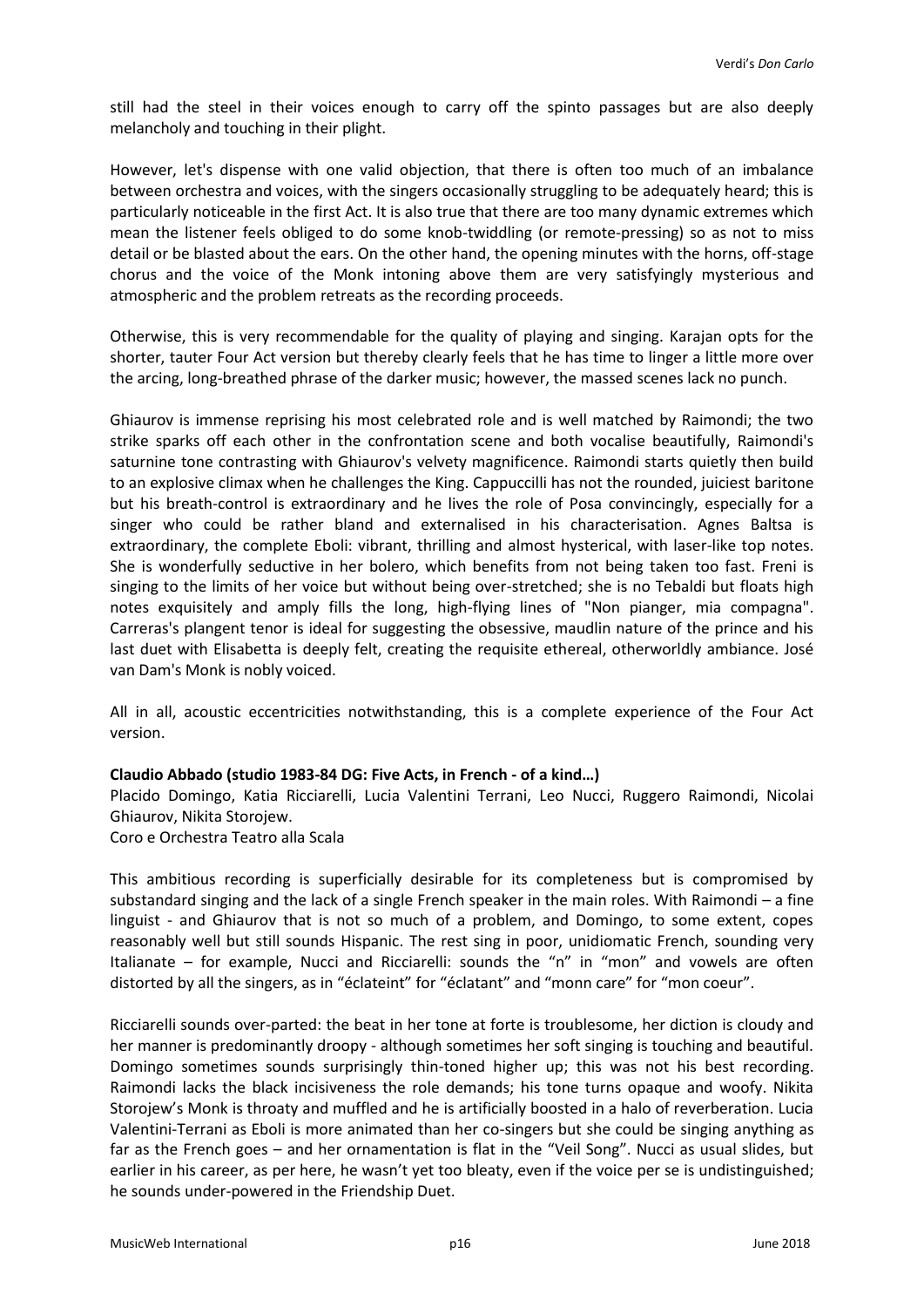The best thing here is the orchestra, but Abbado's conducting is too careful and languid, such that the whole performance is under-energised, with the singers sounding uninvolved; there is no sexual tension in the encounter between Carlos and his former-fiancée-stepmother.

#### **James Levine (studio 1992, Sony: Five Acts, in Italian)**

Michael Sylvester, Aprile Millo, Dolora Zajick, Vladimir Chernov, Ferruccio Furlanetto, Samuel Ramey, Paul Plishka.

Coro e Orchestra Teatro alla Scala

The prospect of the largely complete Five Act version in Italian from distinguished Verdian conductor James Levine was attractive but this is another studio recording, like Abbado's, that refuses to take off. It is woefully under-casted compared with the best: Michael Sylvester has a large, well-schooled voice with good technique but the essentially hard, lustreless timbre of his voice is not attractive, and he sounds pushed. Aprile Millo makes little impression; the voice spreads too often and her carefully sung Elisabetta sounds phoned in. Zajick is mostly wobbly and stentorian, devoid of allure, though her soft ornamentation in the Veil Song is well negotiated. The mediocrity of this recording applies to Furlanetto's King Philip; his singing is competent enough but lacks focus and sounds exterior when compared with the greats; in truth, I find his delivery more bovine than searing. Plishka's bass sounds fuzzy by this stage of his career, so the Monk fails to make much impact in his brief but crucial interjections. The most attractive voice here is that of baritone Vladimir Chernov, whose career never hit the heights predicted, and perhaps deserved, by such a noble instrument and he, too, sounds uninvolved.

Levine's conducting is uncharacteristically inert and the whole performance somehow resolutely refuses to take off. Voices are very forward which emphasises their ordinariness and minimises the good orchestral and choral contributions

#### **Riccardo Muti (live 1992, EMI: Four Acts, in Italian)**

Luciano Pavarotti, Daniela Dessì, Luciana d'Intino, Paolo Coni, Samuel Ramey, Alexander Anisimov, Andrea Silvestrelli.

Coro e Orchestra Teatro alla Scala

On its release, this set received a bad press and some very lukewarm reviews but I have to say that I am mystified by the accusation that it is at best mediocre. I would by no means place it at the bottom of the heap in any hierarchy of quality. It is by no means perfect - nor will there ever be such a recording of this monumental work - but there is so much going for it, not least the excellent sound, which provides a perfect balance between the voices and orchestra.

Of course, that would not count if the singing were poor - but it isn't. Pavarotti, in what I believe to be the last role he learnt, seems rejuvenated; his singing is impassioned, nuanced and frequently delicate as well as thrilling. He often sings quietly, especially in that heavenly concluding duet, and there are few of the mannerisms or flaws which dogged his declining years. For heaven's sake, he is only in his fifties here, in any case - hardly in his dotage. Nor is there any appearance of the single, infamous cracked note which prompted boos from the boorish La Scala audience. Again, I have read stinging criticisms of the other singers here and just don't hear why. The weakest in the cast is probably the late Daniela Dessi but to my ears she frequently sounds very similar to her superior compatriot, Mirella Freni, even though her top spreads a bit. Likewise, Paolo Coni often sounds like, and is as good as, Cappuccilli - though he, too, tends to let top notes spread. However, the voice as such is dark and handsome - and a proper Verdi baritone, far preferable to wobblers such as Nucci and Bruson. The lesser-known Luciana d'Intino lacks star-quality but is a very capable Eboli, Ramey is magnificent as the King and there are two first-class basses in the roles of the Monk and the Grand Inquisitor. Muti's direction is sharp and urgent but he gives his singers time, too, without indulging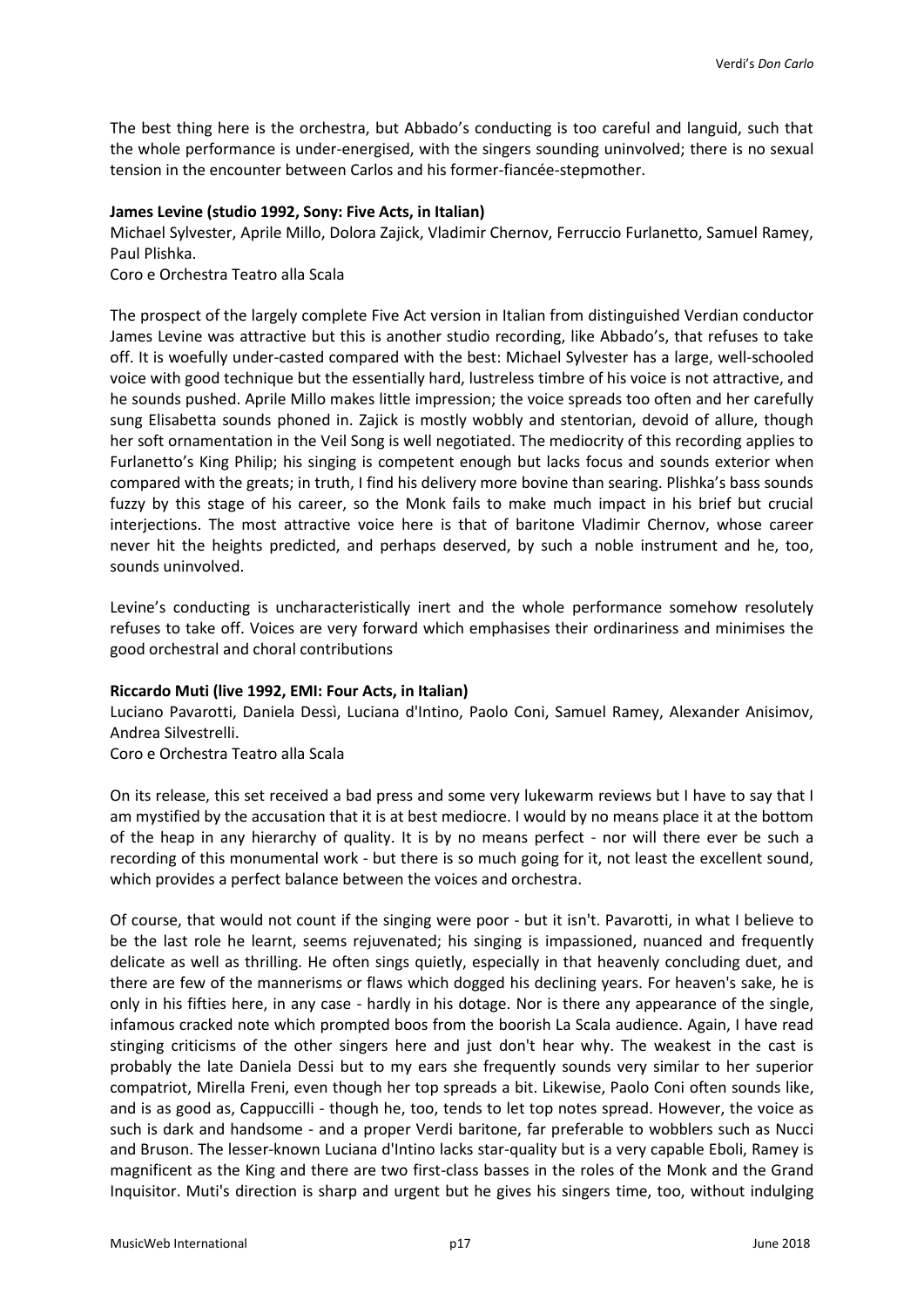them. Despite his reputation for grim literalism, I often find myself enjoying his Verdi - not least his wonderful *Aida*.

So don't be put off by the carping; this set would be a cheap and enjoyable introduction to anyone who wanted the Four Act performing edition rather than the full five acts which purists demand. Pavarotti fans, in particular, need not hesitate.

# **Bernard Haitink (studio 1997, Philips: Five Acts, in Italian)**

Richard Margison, Galina Gorchakova, Olga Borodina, Dmitri Hvorostovsky, Roberto Scandiuzzi, Robert Lloyd, Ildebrando d' Arcangelo.

Chorus and Orchestra of the Royal Opera House, Covent Garden

Having it on my conscience that I am rarely complimentary about Bernard Haitink's conducting, I returned to what I recalled as one of his most successful recordings here. In my estimation, he can be routine and even dull – "too Dutch" – as he himself sometimes jokes; this recording is certainly restrained and sometimes even leisurely in the same manner as Giulini's celebrated version a quarter of a century earlier, but Haitink finds more grandeur and pathos in the score without sacrificing the drama that I find missing in Giulini's account.

We do not find the usual selection of cast members of that era: instead, we hear three excellent Russian singers, a Canadian tenor and then rising Italian bass Roberto Scandiuzzi. The latter did not go on to fulfil his promise, mainly because the rockiness already incipient in his tone became more pronounced but here, even if he cannot rival the most celebrated exponents of the role of Filippo such as Siepi, Christoff and Ghiaurov, he is imposing and moving, without quite the black-browed intensity and authority those predecessors brought to the part of the tortured king.

Hvorostovsky is superb as Posa: virile, vibrant and impassioned; there has been none better since. Gorchakova has a large, powerful, mezzo-tinted sound rather similar to the equally impressive Borodina, whose voluptuous tone is able to encompass the demands of her two big disparate arias. Both Gorchakova and Margison occasionally scoop but otherwise make a touching doomed couple and he rivals more famous tenors for the commitment and technical skill of his assumption of Carlo, even producing a trill and plenty of plangent top notes. A young Ildebrando d'Arcangelo is suitably steady and impressive as the Monk and Robert Lloyd as Il Grande Inquisitore demonstrates with his chilling, black-browed characterisation why he could have easily - and perhaps preferably - sung the King.

We have here the 1886 Italian translation of the French five Act version; no woodcutters' scene at the beginning and no "Lacrimosa" lament for Philip over the assassinated Rodrigo, but pretty complete otherwise. The Royal Opera House orchestra covers itself with glory: just listen to the immaculate horns at the start of Act II or the Prelude to Act III. The big crowd scenes pack a punch and Haitink gives us a gloomy, intense reading.

The sound is excellent: offstage choruses are atmospherically separated from the main action and there is a real warmth and bloom to the acoustic.

#### **Antonio Pappano (live composite 1996, EMI: Five Acts, in French)**

Roberto Alagna, Karita Mattila, Waltraud Meier, Thomas Hampson, José van Dam, Eric Halfvarson, Csaba Airizer. Théâtre du Châtelet Chorus; Orchestre de Paris

As some previous reviewers have already documented, it is somewhat disingenuous of EMI to allow the unwary to suppose that this is the full, original, Paris version as first conceived in 1866 or indeed the version as it was actually performed with cuts on the first night of 1867. True, it restores items such as: 1) the short scene explaining why Eboli is disguised as Elisabeth and thus mistaken by Carlos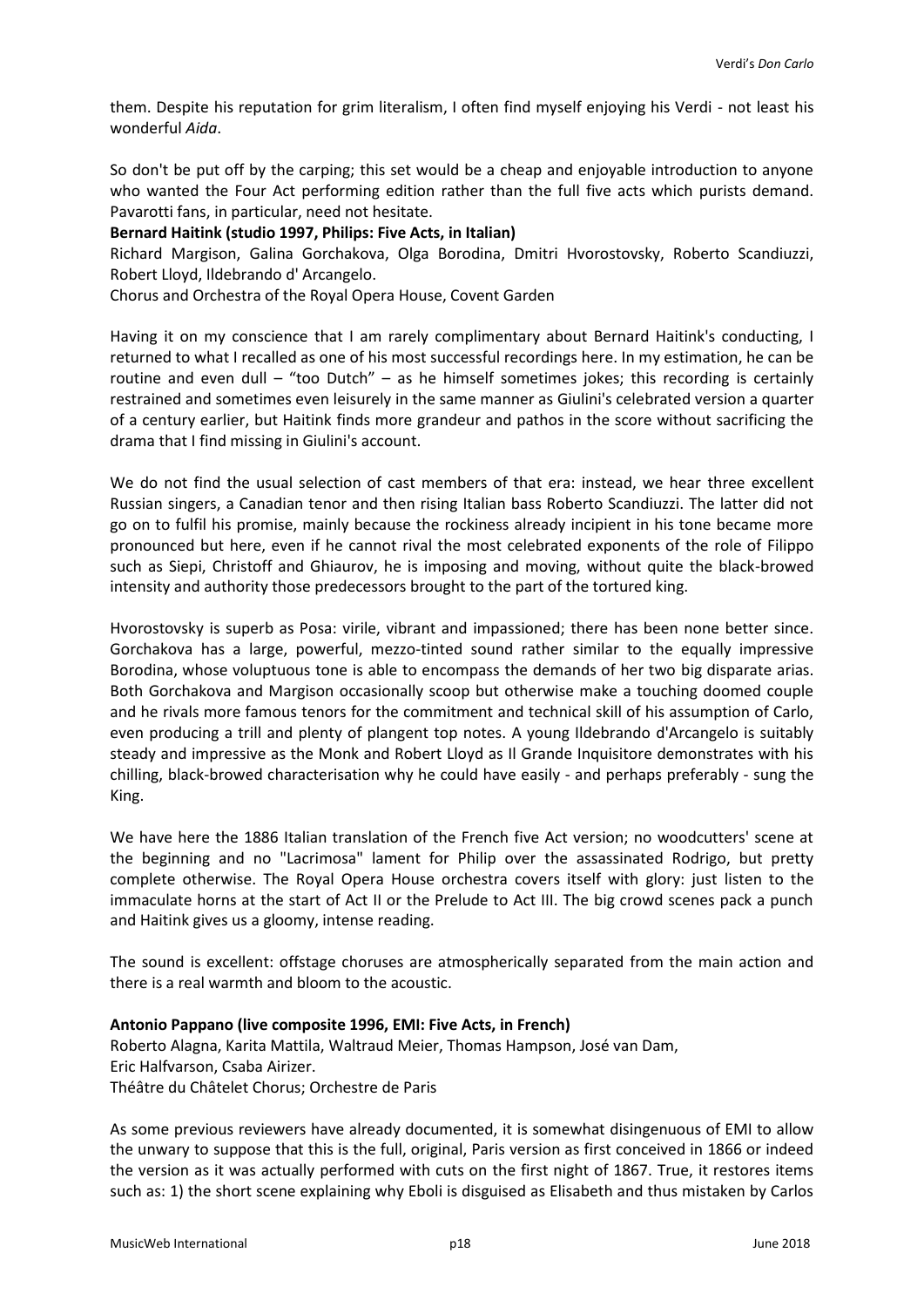for his stepmother, formerly his fiancée; 2) a small part of the duet between Eboli and Elisabeth and 3) the ensemble over the assassinated Posa whose music was recycled for the "Lacrimosa" of the Requiem. However, it includes only a fraction of the Prelude and Introduction and none of the ballet music - for which relief, much thanks. For the most part, I have no particular quarrel with the choices made but I regret some of the changes, especially the format of the Philip-Posa duet which seemingly randomly uses some music from the Italian 1884 revision and some from 1867. It is subtler psychologically but certainly less dramatic than the versions we are more used to hearing. None of this matters too much if it hangs together but I do think that the notes should have detailed and clarified the rationale behind Pappano's performing edition. To be fair, nowhere does it actually claim to be the original Paris version and we do at least get five Acts - always a bonus musically and dramatically - but it is nonetheless guilty of sins of omission and allows the purchaser to make wrong assumptions.

More pertinently, the truth is that the cast does not really feature true Verdi singers, for all their merits. The best by far is Alagna, who is stretched but not strained; he creates a credible, sympathetic portrait of a vulnerable, sensitive Infant and his singing per se is admirable - he even has a real trill - as is his pellucid French diction. He strikes a plaintive note which very convincingly conveys Carlos's neurotic nature.

Nobody else reaches this standard of Verdian singing. It is just about justifiable to maintain that a more Gallic account of this opera calls for smaller scale singing and playing but I do miss the big bowwow thrill of more celebrated Italian recordings such as those by Santini. The auto-da-fé scene is frankly under-powered and no singer beyond Alagna really has the measure of the music.

Mattila does well as the unhappy princess; her voice is often quite rich and expressive but her diction is occluded, she makes mistakes in her French and she is simply nowhere as beautiful, delicate or indeed powerful as more famous exponents such as Caballé, Tebaldi or Stella. Meier is out of her depth as Eboli; her vibrato is obtrusive and she lacks both agility and Italianate fire. Neither she nor Mattila have the kind of voices which soar and gleam. She makes a creditable stab at the Veil Song but is constantly lagging behind Pappano's beat; he is trying to inject pace while she drags him back in order to get the notes out. Her tone is often unsteady and the essential quality of her sound is not sufficiently rounded; she is gusty as a default position when trying to inject passion. Hampson has excellent French and a pleasing legato but insufficient heft to be a true Verdi baritone. It is a delight to hear van Dam sing French so stylishly. He is a singer I much admire and he makes Philip's torment palpable with fine vocal acting, but by this stage of his career a bass-baritone which was always too light for this role is now also a little grey; his confrontation with the rocky, blaring Halfvarson's Grand Inquisiteur is Lilliputian if you retain aural memories of the likes of Ghiaurov and Talvela or Siepi and Hines.

The sound is good allowing for the fact that this recording was assembled from live performances: there is little audience noise and rarely are the singers off mike. If you want to hear a *Don Carlos* in the original language, this presents some advantages over the Abbado version which is sung in generic French and also has serious casting issues, but the Abbado recording actually offers a fuller version of the score, with appendices. I still much prefer the 1967 ORTF broadcast.

Ultimately, I do not find much here to inspire affection or arouse excitement apart from Alagna's ringing, febrile Don Carlos - one of the best things he has done.

# **Richard Farnes (studio 2009, Chandos: Four Acts, in English)**

Julian Gavin, Janice Watson, Jane Dutton, William Dazely, Alastair Miles, John Tomlinson, Clive Bayley. Opera North Chorus and Orchestra